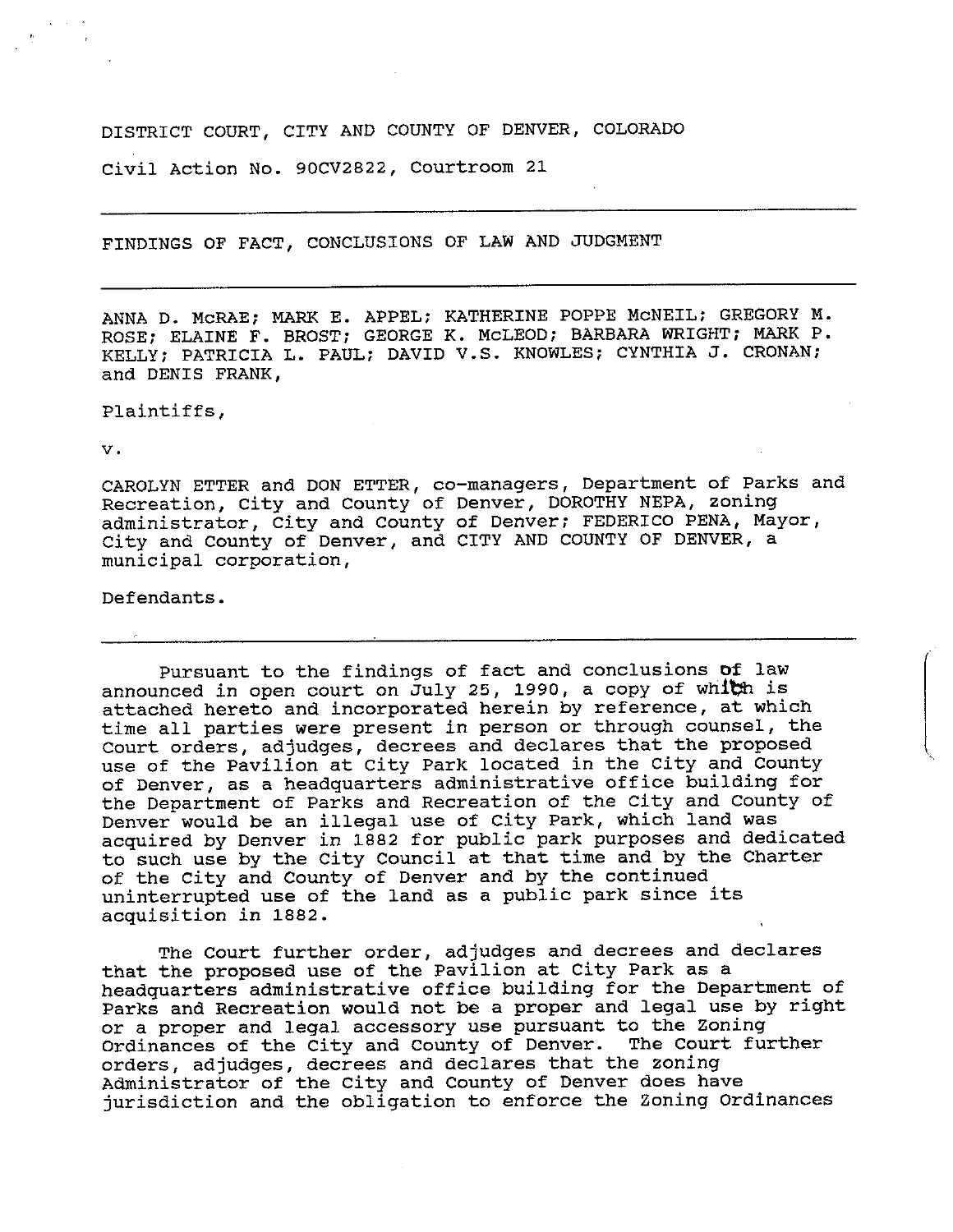in the public parks in the City and County of Denver, and in particular City Park.

It is further, ordered, adjudged and decreed by the Court that a permanent injunction be and the same is hereby entered enjoining and restraining Carolyn Etter and Don Etter, Co-Managers of the Department of Parks and Recreation, City and County of Denver, Dorothy Nepa, Zoning Administrator, City and County of Denver, Federico Pena, Mayor, City and County of Denver, and the City and County of Denver, a municipal corporation, their officers, agents, servants and employees and all persons in active concert or participation with them, who receive actual notice of this order, from using or attempting to use the Pavilion at City Park or any other portion of City Park as the headquarters administrative offices for the Department of Parks and Recreation of the City and County of Denver.

DONE this  $\frac{1}{2}$  day of August, 1990, nunc pro tunc to the 25th day of July, 1990.

BY THE COURT:

**^^£>fc;. /LC^-^-^V ^**

CLIFTON A. FLOWERS District Judge

cc: William G. Imig, Esq. Walter W. Garnsey, Jr., Esq. Dudley R. Griggs, Esq. John L. Stoffel, Jr., Esq.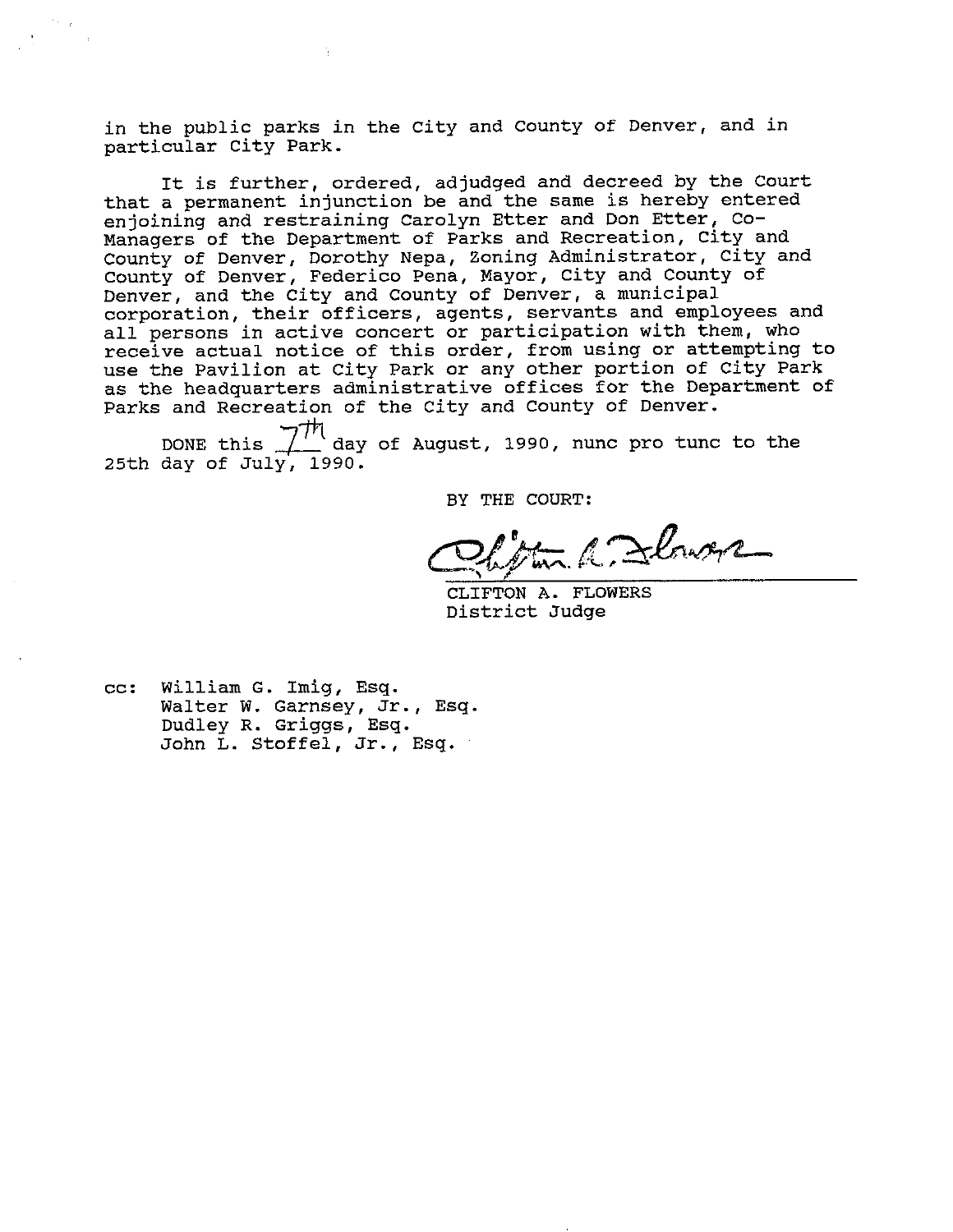1 DISTRICT COURT, CITY AND COUNTY OF DENVER, COLORADO 2 Civil Action No. 90CV2822, Courtroom 21 3 4 REPORTER'S TRANSCRIPT 5 6 ANNA D. McRAE, et al., 7 Plaintiffs, 8 V . 9 CAROLYN ETTER, et al.. 10 Defendants. 11 12 The trial in this matter recommenced on Wednesday, 13 July 25, 1990, before the HONORABLE CLIFTON A. FLOWERS, 14 Judge of the District Court. 15 16 FOR THE PLAINTIFFS: William G Imig, Esq. Walter W. Garnsey, Jr., Esq 17 Dudley R. Griggs, Esq. 18 FOR THE DEFENDANTS: John L. Stoffel, Jr., Esq. Assistant City Attorney 19 20 21 22 23 24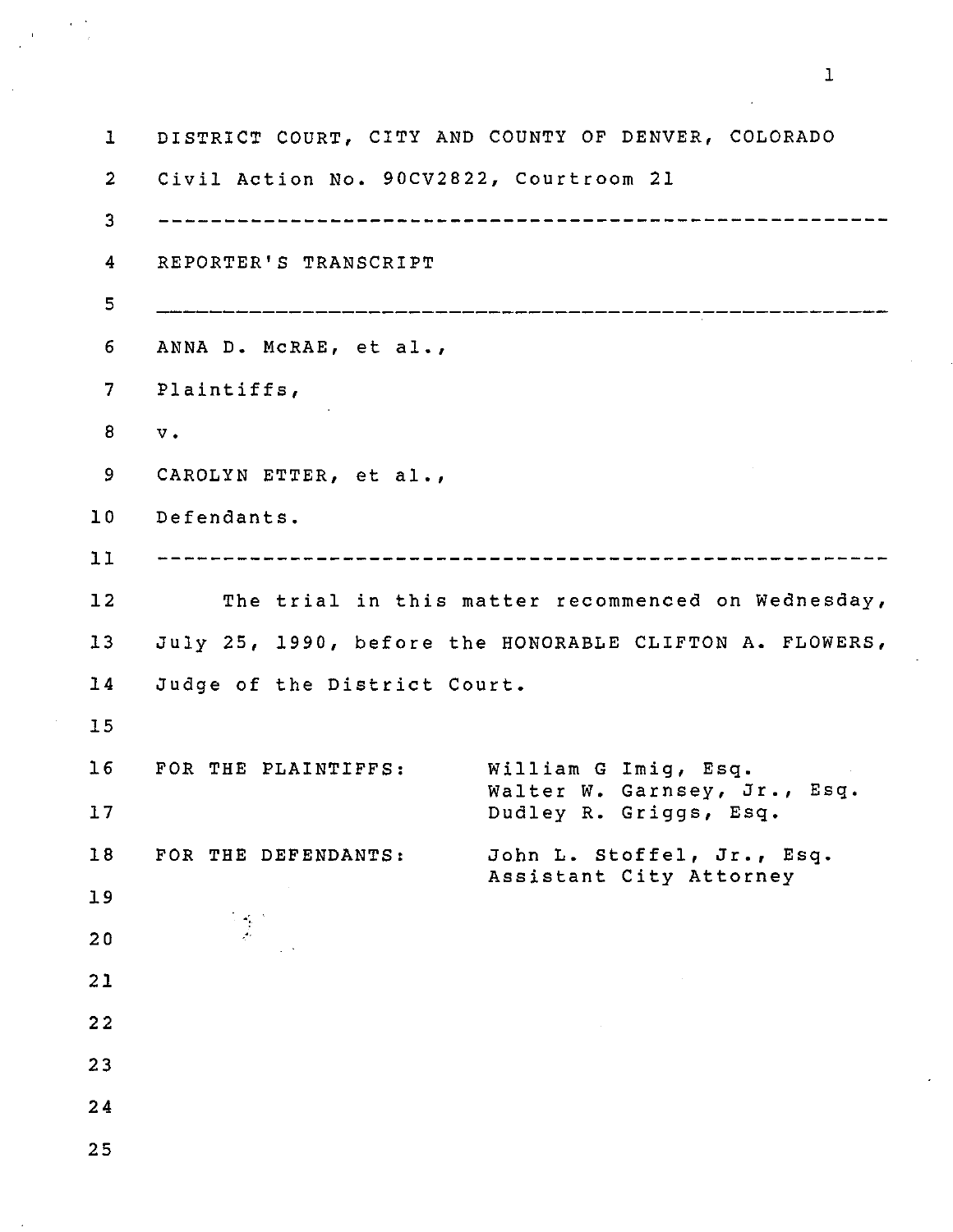1 THE COURT: The record should reflect that 2 the Court has examined the file in this matter and has 3 heard the evidence and the arguments of counsel and has 4 observed the demeanor and determined the credibility of 5 the witnesses and has examined the exhibits herein, and 6 based thereon, the Court finds, concludes and orders as 7 follows: The Court finds that it has jurisdiction over 8 the parties and the subject matter of this proceeding. 9 The Court further incorporates into its findings of 10 fact the stipulated facts which are in evidence as 11 Exhibit 8.

12 The Court further finds as facts those 13 admissions of the Defendants as set forth in their 14 Answer herein and which the Court will highlight as 15 follows: That the Defendants have developed plans for 16 the renovation of the City Park Pavilion to be used for 17 the administrative offices for the Department of Parks 18 and Recreation. Further, that the original 1882 19 ordinance authorizing the acquisition of City Park 20 indicated that the lands were being acquired for park 21 purposes. Further, that City Park is a designated park 22 pursuant to sections A4.4 and A4.4-1 of the Denver City 23 Charter.

24 Further, that parks may only be used for park 25 purposes; that City Park is zoned R-1 under the Denver

 $\overline{2}$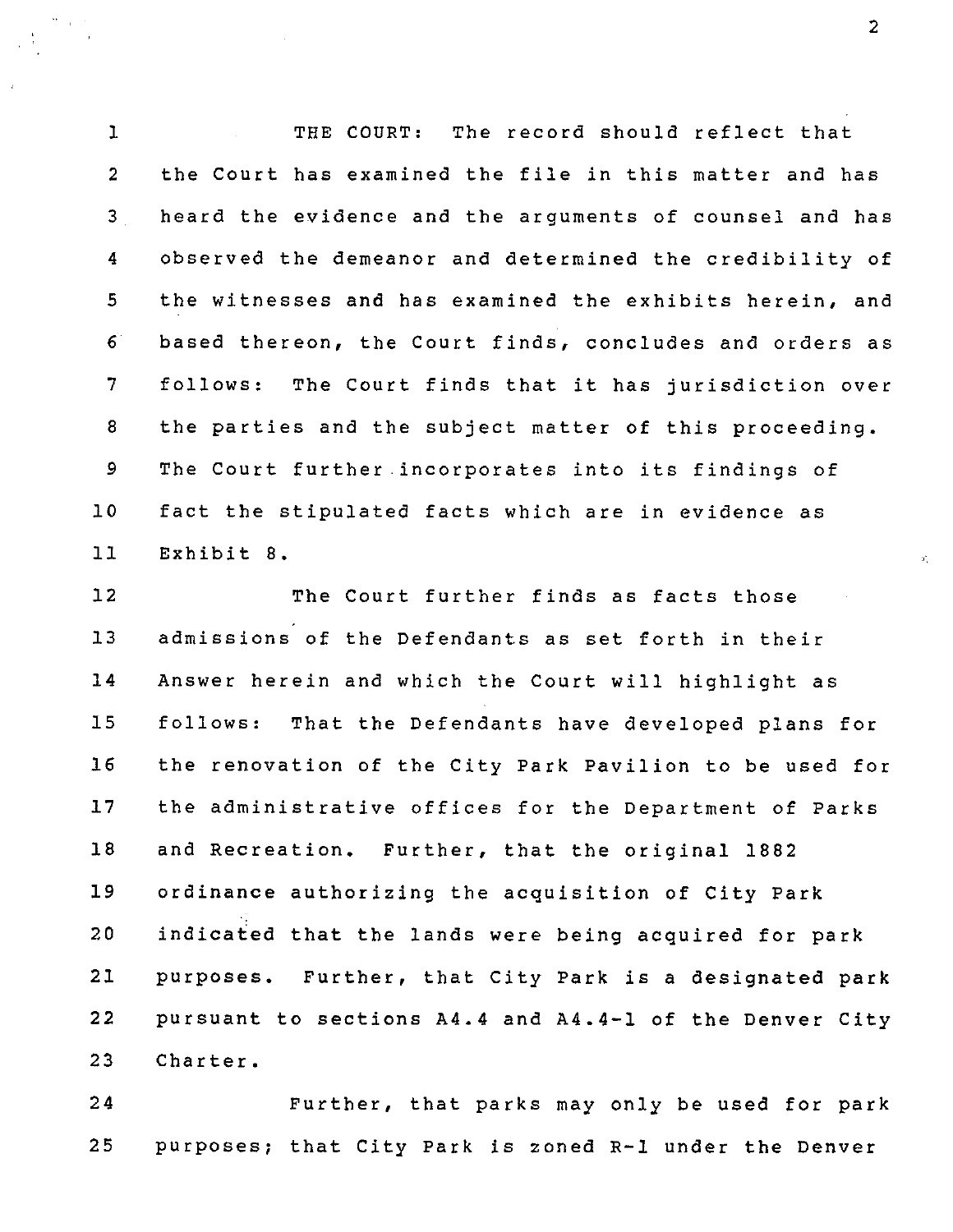1 Zoning Ordinances which allows a public park as a "use 2 by right"; that the applicable Zoning Ordinances of the 3 City and County of Denver only authorize "accessory 4 uses" to a "use by right" which are clearly incidental 5 and customary and commonly associated with the 6 operation of a "use by right". Further, the Defendants 7 have admitted in their Answer that the Pavilion was 8 constructed in the mid 189O's and has been used over 9 the years as an open air shelter and as an eating area. 10 Further, that the Pavilion is an integral part of City 11 Park.

12 Further, the Defendants admit in their Answer 13 that the initial development plans of the Park and 14 Recreation Department's administrative offices called 15 for at least seventy-five full-time administrative 16 employees. Further, that the administrative employees 17 of the Parks and Recreation Department intended to be 18 housed in the Pavilion are not limited to only those 19 employees whose primary responsibility is the operation 20 and maintenance of City Park. And lastly, a material 21 admission of the Defendants in their Answer is that the 22 employees proposed to be housed in the Pavilion will 23 transact departmentwide programs and parks, including 24 City Park.

25 In addition to those findings which are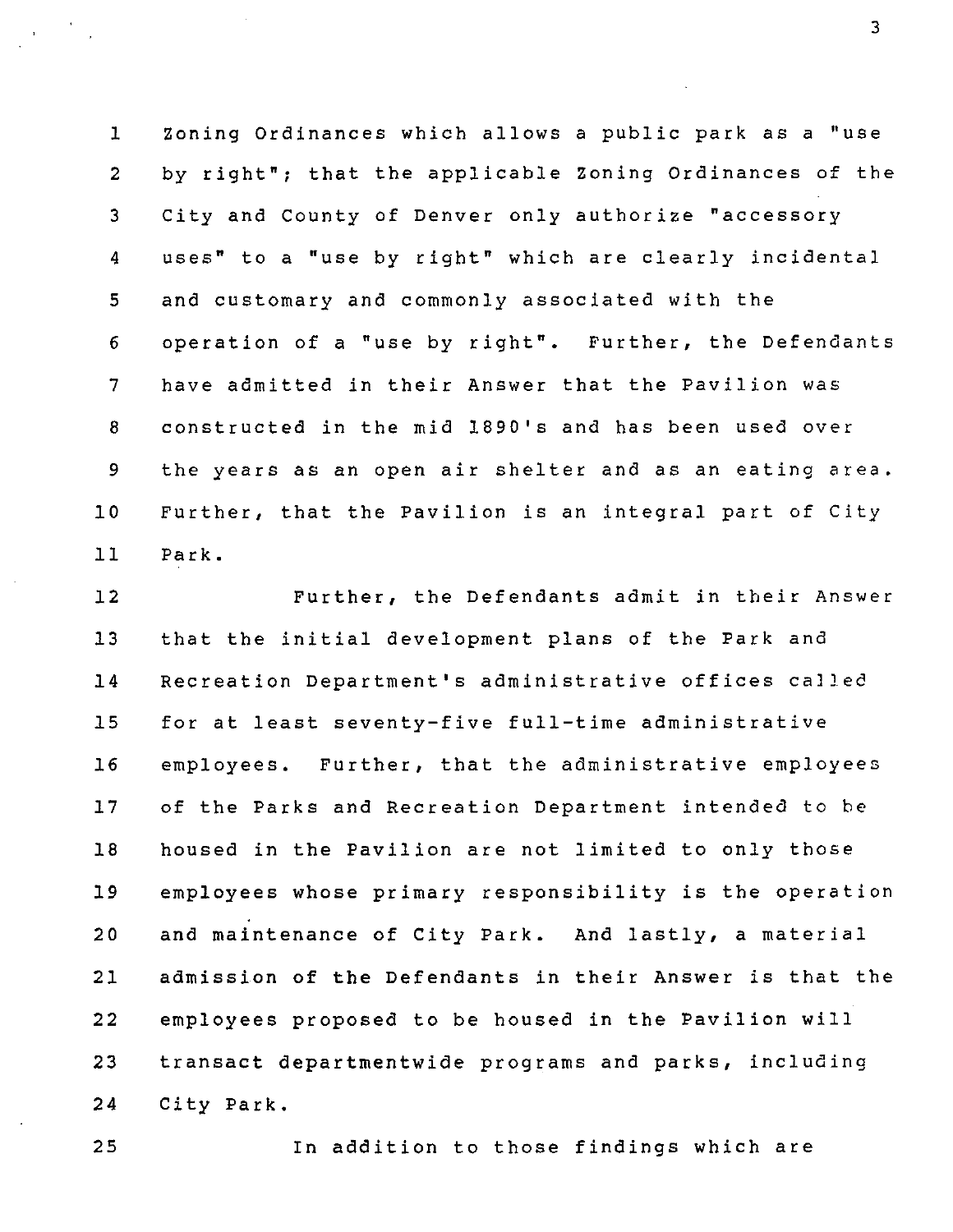1 stipulated to in Exhibit 8 and those material facts 2 which the Defendants admitted in their Answer, the 3 Court would make further findings of fact: That the 4 Plaintiffs are residents and taxpayers of the Defendant 5 City and County of Denver. That the Defendants, 6 Carolyn and Don Etter, are the duly-appointed and 7 acting Co-Managers of the Department of Parks and 8 Recreation of the City and County of Denver; that the 9 Defendant, Dorothy Nepa, is a duly-appointed and acting 10 Zoning Administrator for the City and County of Denver; 11 that the Defendant, Federico Pena, is the duly-elected 12 Mayor of the City and County of Denver.

13 The Court further finds that the Denver City 14 Park, which is the subject matter of this proceeding, 15 is located within the perimeters of the City and County 16 of Denver and is bounded generally on the east by 17 Colorado Boulevard, on the south by East 17th Avenue, 18 on the west by York Street, and on the north by East 19 23rd Avenue. The Court further finds from the evidence 20 that this property consists of approximately 320 acres, 21 more or less, exclusive of the golf course, and was 22 acquired by the City of Denver in 1882 for public park 23 purposes, and that this property has been used 24 continuously since its acquisition as a public park. 25 The Court further finds from the evidence and the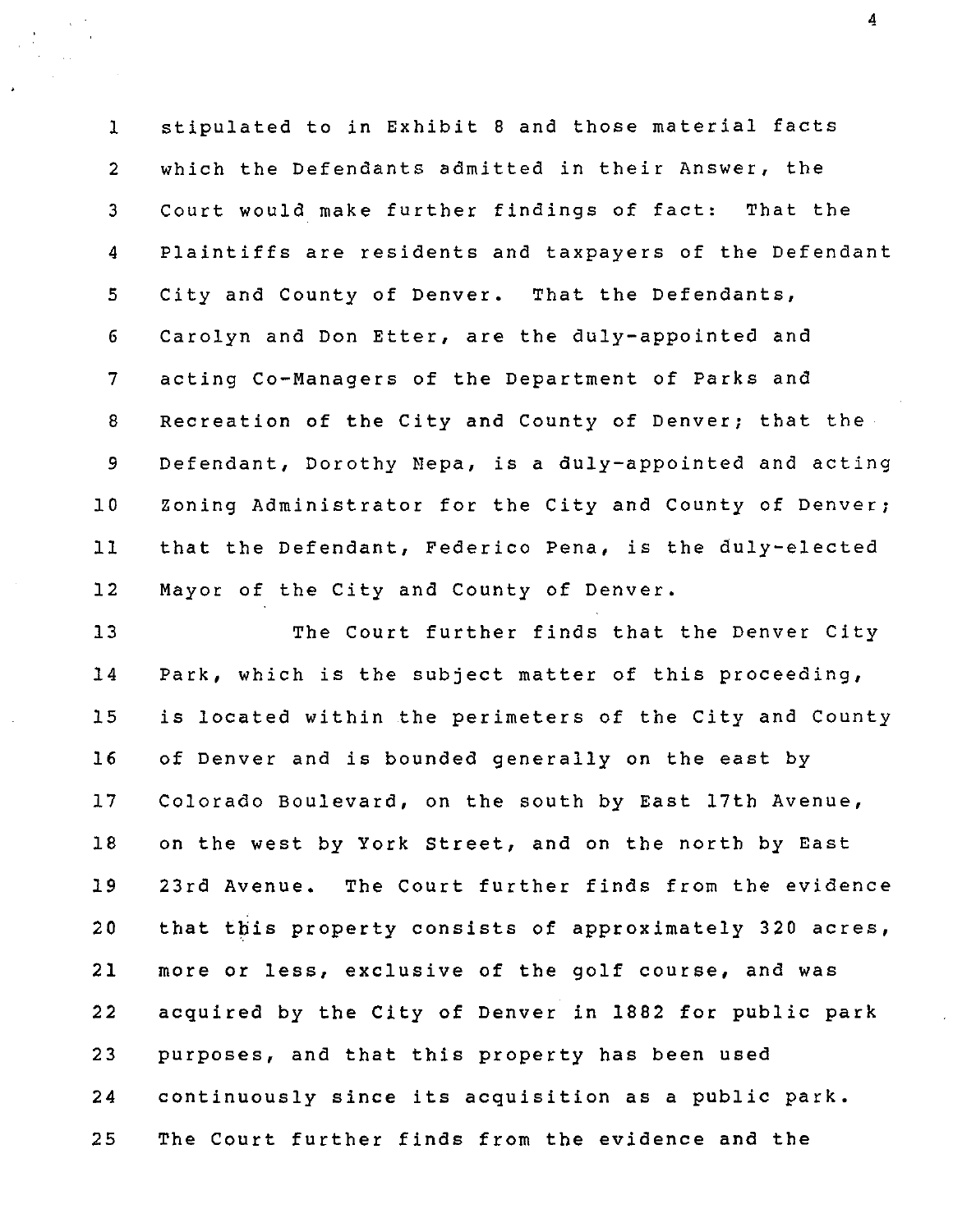1 admission of the Defendants to that effect in their 2 trial brief that the parcel of land known as City Park 3 has been dedicated by the City for public park purposes 4 since its acquisition by the City in 1882.

5 The Court further finds that there has been 6 for many years a Pavilion in City Park located on the 7 west side of the so-called "Big Lake". And the Court 8 further finds from the testimony of the witness Don 9 Etter that the Pavilion was historically used for 10 serving of food and also as an open veranda-type 11 building. And the Court would further find, by way of 12 elaboration of the stipulated facts, that under the 13 proposed plan to relocate the administrative offices of 14 the Department of Parks and Recreation in the City Park 15 Pavilion, that all of Denver's numerous and widespread 16 park facilities and Denver's recreation system will be 17 administered out of that office in the Pavilion in City 18 Park. And this would include, as incidental thereto, 19 the housing of the facilities for the granting of 20 various, permits that the Parks and Recreation 21 Department grants. Persons in general having business 22 with the Department of Parks and Recreation would use 23 the offices at the Pavilion and various vendors who do 24 business with the Department of Parks and Recreation 25 would also have to use the facilities at the Pavilion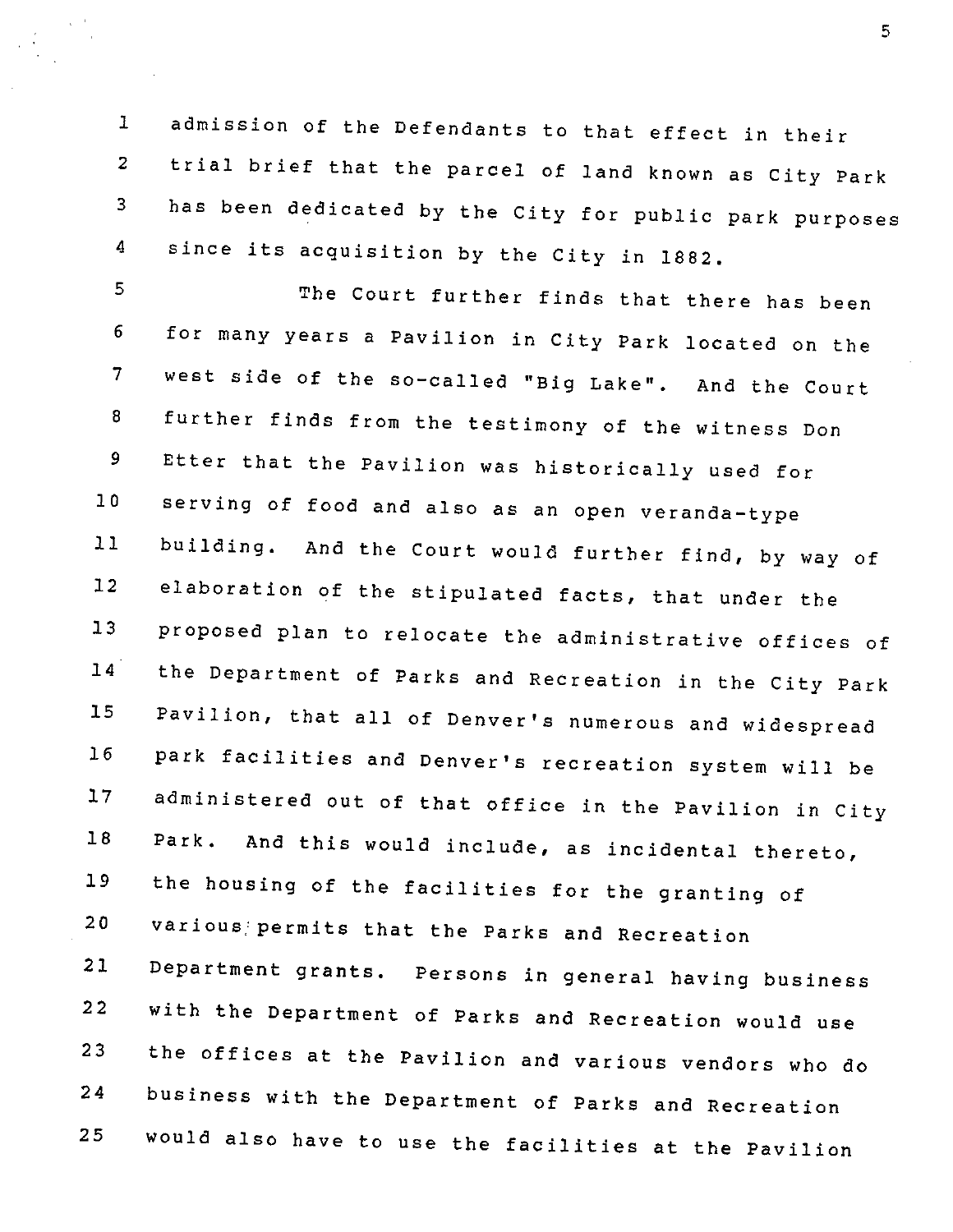1 at City Park

19

2 3 4 5 6 The Court further finds that under Denver's R-1 zoning, a public park is expressly authorized as a use by right, and the Court further finds that under Denver's R-1 zoning Ordinance, an office building is not authorized expressly, at any rate, as a use by ^ right. The Court further finds that pursuant to sections A4.4 and A4.4-1 of the City Charter mandate that park facilities be used only for park and recreational purposes. The Court further finds that the Plaintiffs, prior to the filing of the instant lawsuit, inquired of the Defendant Nepa as to whether She intended to enforce the R-1 zoning with respect to the intended use of the Pavilion as an office facility for the Department of Parks and Recreation, but that the Defendant Nepa informed the Plaintiffs through their counsel that she did not feel that she had any 8 9 10 11 12 13 14 15 16 17 18 jurisdiction over the matter.

20 21 22 23 24 The Court further finds, pursuant to section A4.4 and A4.4-1 of the Denver City Charter, that those two sections purport to vest exclusive management, operation and control of all of the city parks in the Manager of the Department of Parks and Recreation. The court further finds that pursuant to the Denver Zoning 25 Ordinance, specifically section 59-132(3), that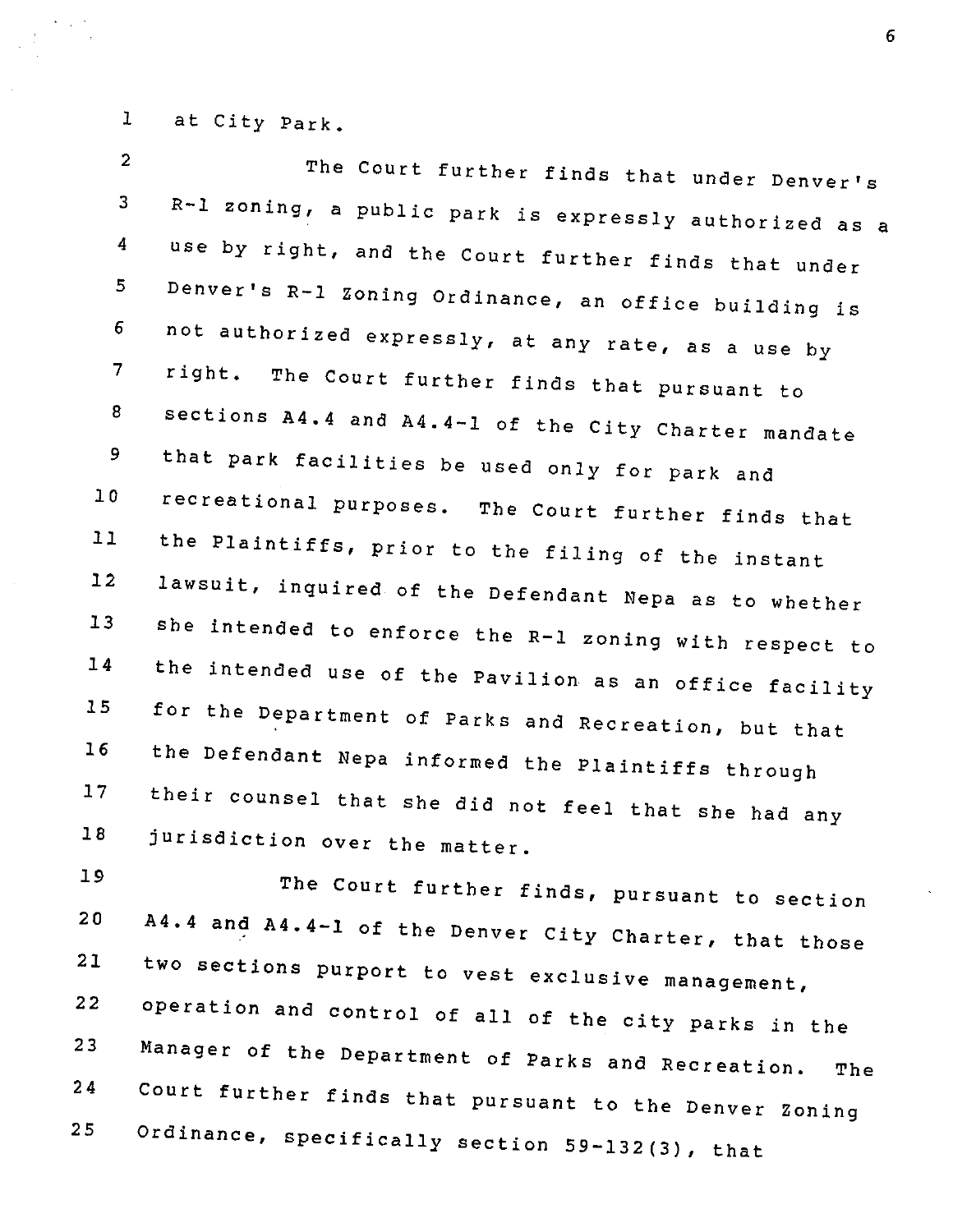1 accessory uses are defined as follows: "Accessory 2 Uses. Incidental only to a use by right, any use which 3 complies with all of the following conditions may be 4 operated as an accessory use and need not be enclosed." 5 Subsection a., "Is clearly incidental and customary to 6 and commonly associated with the operation of the use 7 by right."

8 Pursuant to the foregoing findings of fact, 9 the Court makes the following conclusions of law: The 10 Court concludes that when the land upon which City Park 11 is situate was acquired by the City of Denver in 1882, 12 it was thereupon dedicated by the City Council for 13 public park purposes, and I think in view of the 14 evidence in this case, that fact is really undisputed. 15 There is no question but that City Park has been not 16 only acquired originally by the City of Denver and 17 dedicated by the City Council for public park purposes, 18 but the evidence shows that that fact is not in 19 dispute. So City Park is a dedicated public park that 20 is dedicated for public park purposes.

21 The first issue really in this case, as I see 22 it, is whether or not the use of the Pavilion for 23 administrative offices for the Department of Parks and 24 Recreation is a legal use of that property in view of 25 the fact that City Park has been dedicated for public

 $\overline{7}$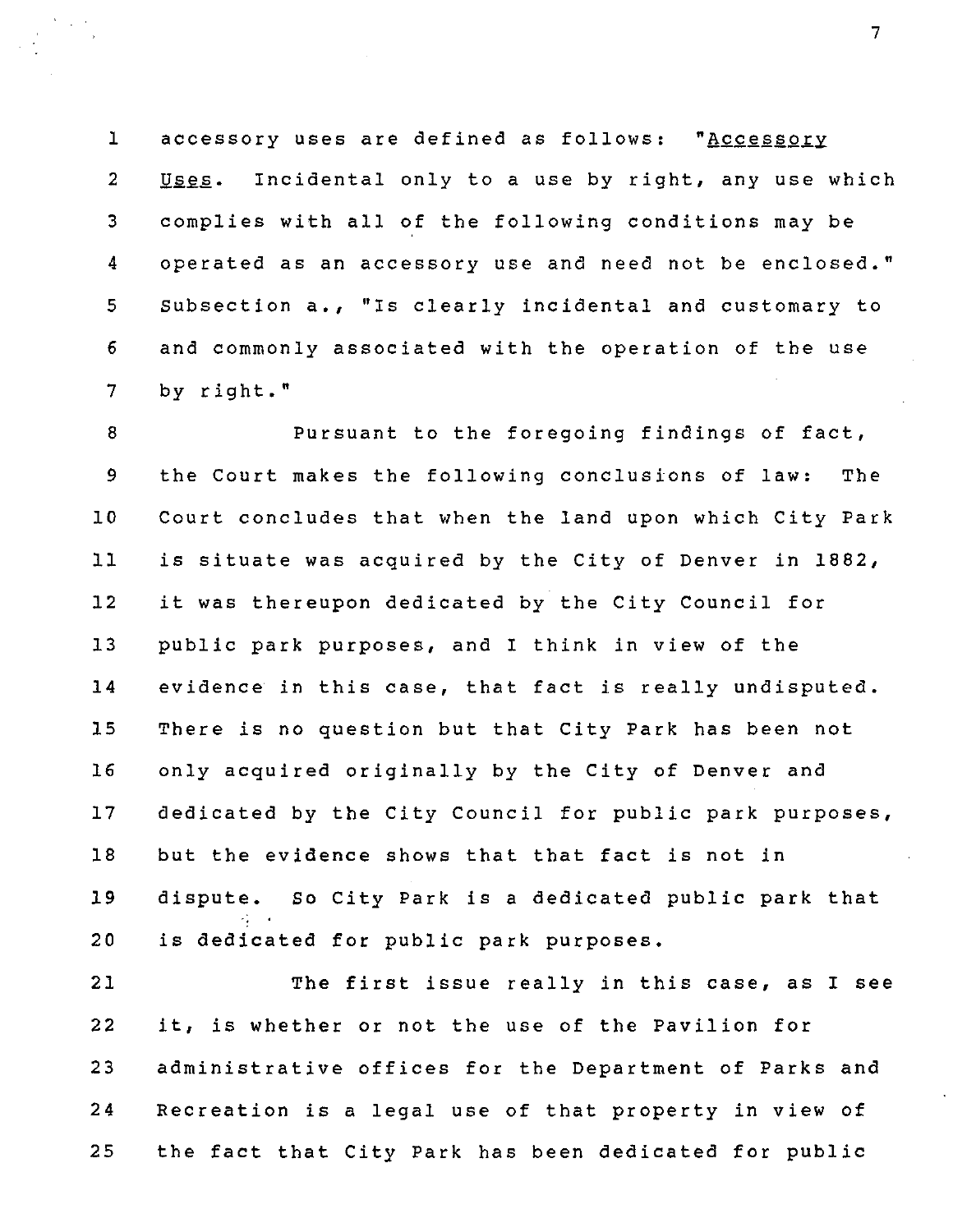1 park purposes. The law in Colorado on that subject is 2 not too plentiful, but there are several cases, I 3 think, that bear on that issue. Probably the principal 4 case is the McIntyre\_v. Board\_of\_Commissioners case, 5 which appears at 61 P. 237 (Colo. App. 1900). That was 6 the case, as you know, where there was a dedicated park 7 in Colorado Springs, and the City of Colorado Springs 8 attempted to convey the park to the county 9 commissioners of El Paso County for use as a 10 courthouse. The Supreme Court held that that could not 11 be done because the use would be inconsistent with the 12 purposes and objectives of the dedication of the 13 property as a public park.

14 The court in McIntyre, in effect, held that 15 property that's dedicated as a public park is held by 16 the governmental agency that holds it, and in that 17 instance, the City of Colorado Springs, in this 18 instance, the City and County of Denver, that the 19 property is held by the governmental authority in trust 20 for the benefit of the members of the general public, 21 and that the City cannot impose upon such dedicated 22 property any servitude or burden inconsistent with the 23 dedication of the property for public park purposes. 24 The court in the course of its opinion said that, "The 25 term 'park' in its ordinary and useful significance.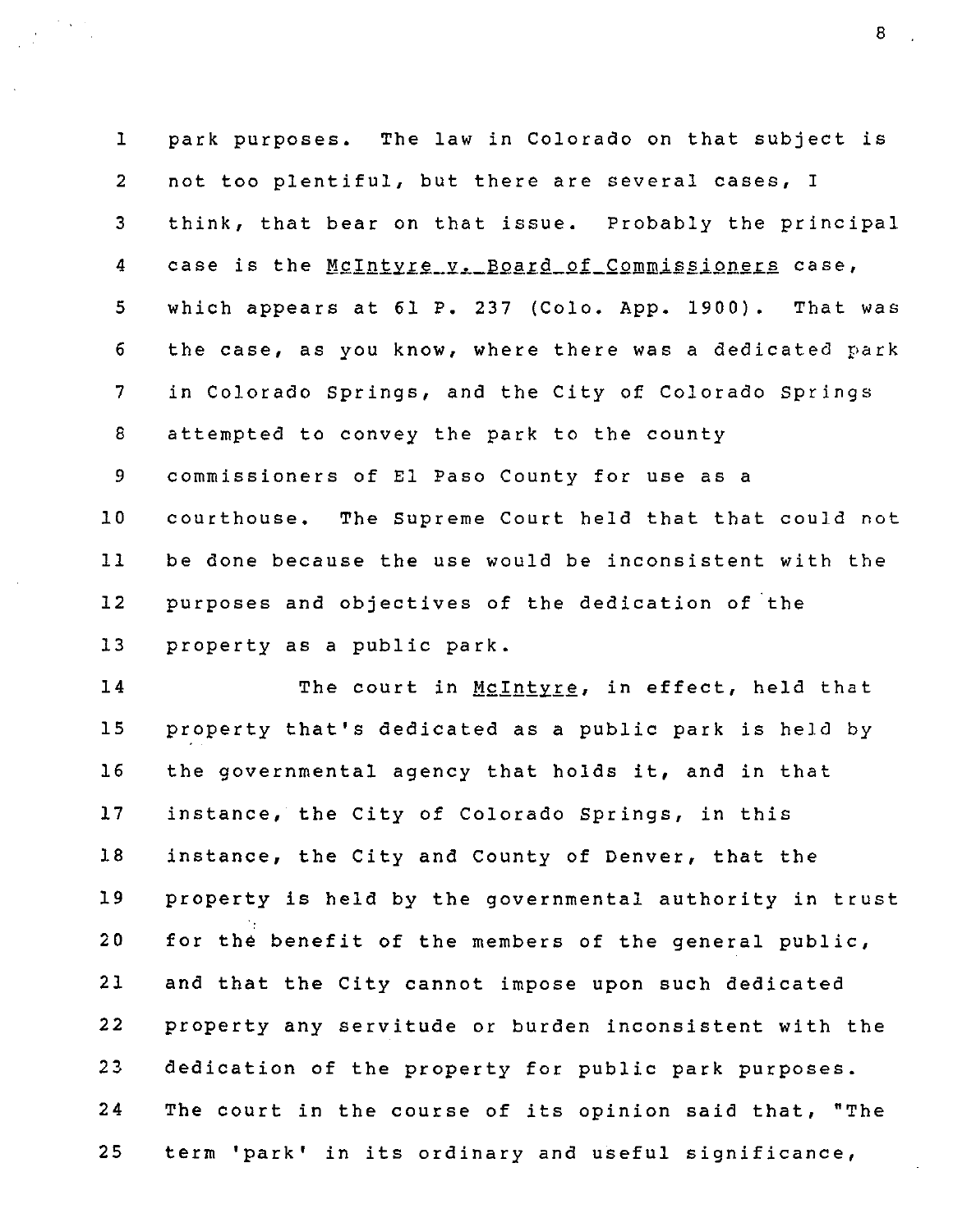1 imports a plot of ground in a city or town set apart 2 for ornament, a place which the residents of the 3 municipality may frequent for pleasure and exercise or 4 amusement."

5 The court went on to say that, "It is, 6 besides, conducive to health; furnishing to the 7 citizens of crowded cities a place where they may 8 breathe the pure air, untainted by smoke and noxious 9 gases." You have to keep in mind, this opinion was 10 written ninety years ago, and that portion of the 11 opinion in McIntyre probably is not too significant in 12 1990, but I think the intent is the same. And the 13 court concluded, insofar as material to this case, I 14 think, that they said, "It cannot be contended that the 15 erection of a large building, namely, the courthouse, 16 in such a place, however massive, grand or beautiful 17 may be its architecture, to be used by either city or 18 county for the carrying on of its business is 19 consistent with this use," that is, as a public park. 20 The court went on to hold in that case that, "By the 21 great weight of authority is that a resident taxpayer 22 of a municipality has the right to maintain a suit to 23 prevent the unlawful disposition by the municipal 24 authorities of the money or property of the town, and 25 to restrain the diversion of property in his town from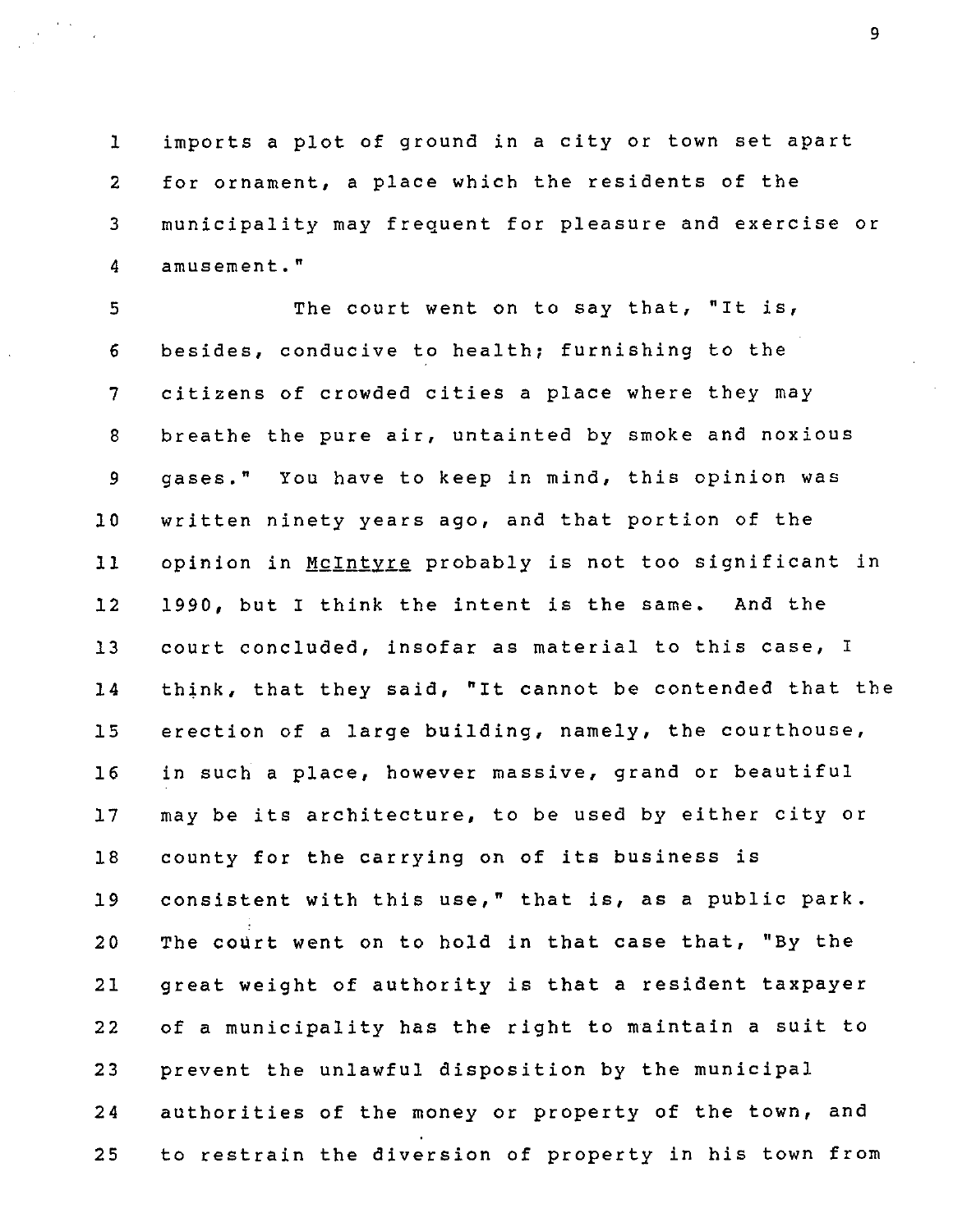1 any public use, in which he shares, to which it has 2 been dedicated."

3 I conclude that the proposed use of the 4 Pavilion at City Park as an office building for the 5 Parks and Recreation Department is a prohibited use of 6 City Park and the Pavilion in particular. I find and 7 conclude that the proposed use of the Pavilion for such 8 purposes would be inconsistent with the historical use 9 to which City Park has been put and would be 10 inconsistent with the dedication of City Park as a 11 public park. The case of Melin v. School District, the 12 Illinois case which was cited in the briefs, and the 13 case of Kelly v. Town of Hayward, the California case 14 cited in the brief, both buttress the proposition that 15 Denver may not appropriate City Park for the 16 administrative offices of the Parks and Recreation 17 Department, for to do so would be to interfere with the 18 public's common use and enjoyment of the park. And I 19 note that the California case cites the Colorado case 20 of McIntyre v. Board of County Commissioners as 21 authority.

22 The case of Baker v. Norwalk, which is the 23 Connecticut case cited in the briefs, held -- and I'm 24 not quoting directly, but in substance, that case held 25 a park is commonly understood to mean a place of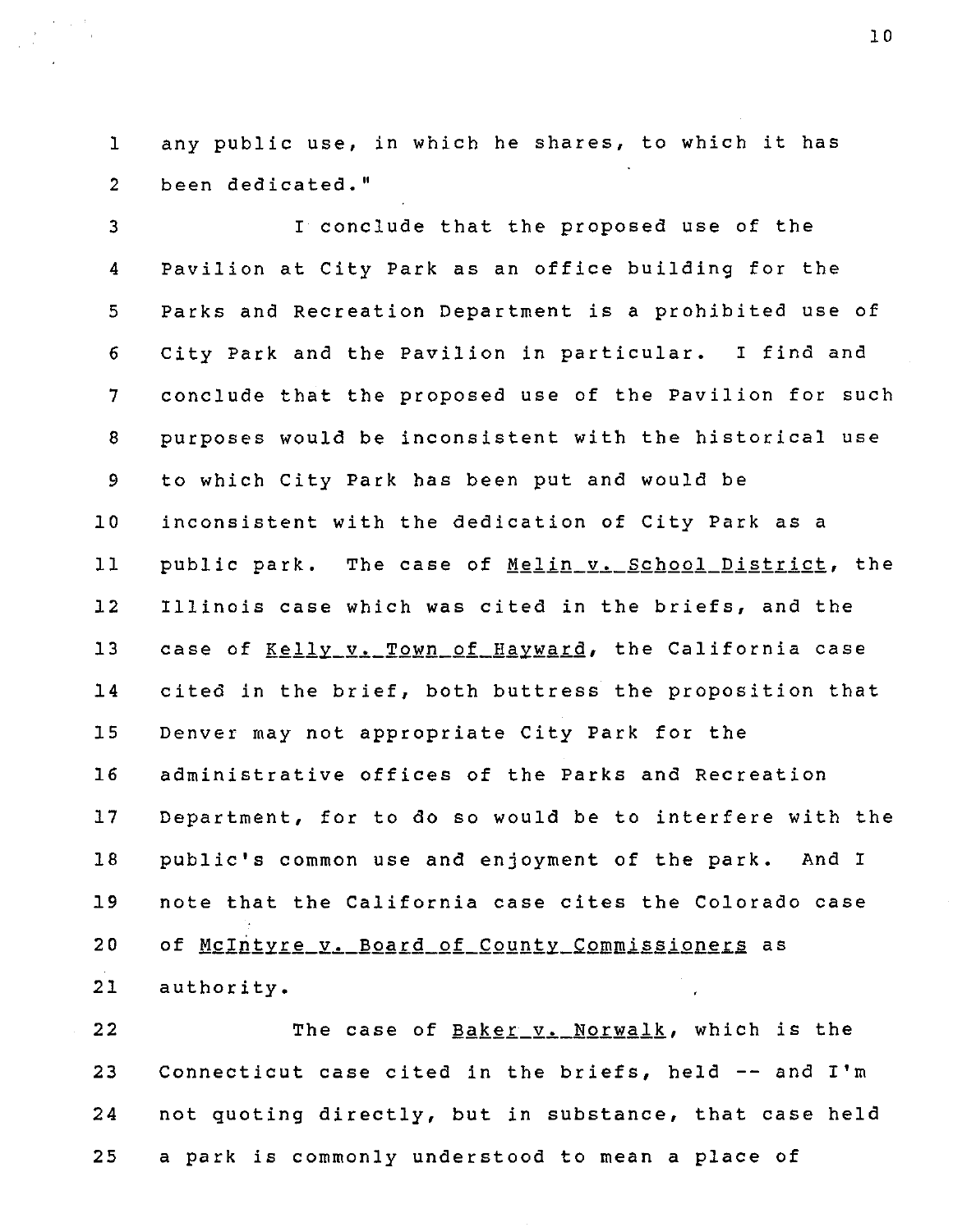1 ornament, recreation and amusement, but not a place for 2 a civic center or city hall. There was some dispute in 3 the evidence in this case as to whether the proposed 4 use of the Pavilion to house some seventy-five plus or 5 minus employees of the Department of Parks and 6 Recreation would really be using that Pavilion for 7 governmental office purposes, and I would find as a 8 fact and conclude as a matter of law that the use of 9 the Pavilion for that purpose would undoubtedly be 10 using the Pavilion for governmental office purposes. 11 Whether you call it an extension of City Hall or 12 whatever, any suite of offices or set of offices that 13 houses seventy-five persons, more or less, is certainly 14 the use of the premises for governmental office 15 purposes. It would, in fact, be an office building, 16 and I really think that that's virtually indisputable 17 from the evidence before the Court.

18 The McLauthlin case which has been cited by 19 the parties, another Colorado case, McLauthlin\_v. City\_ 20 and County of Denver, 280 P.2d 1103 (Colo. 1955), that 21 case involved Congress Park and whether or not it was 22 within the discretion of the then Manager of Parks and 23 Recreation to use part of the park for a swimming pool 24 and the necessary bathhouse to accompany the same. And 25 the McLauthlin court identified various uses that are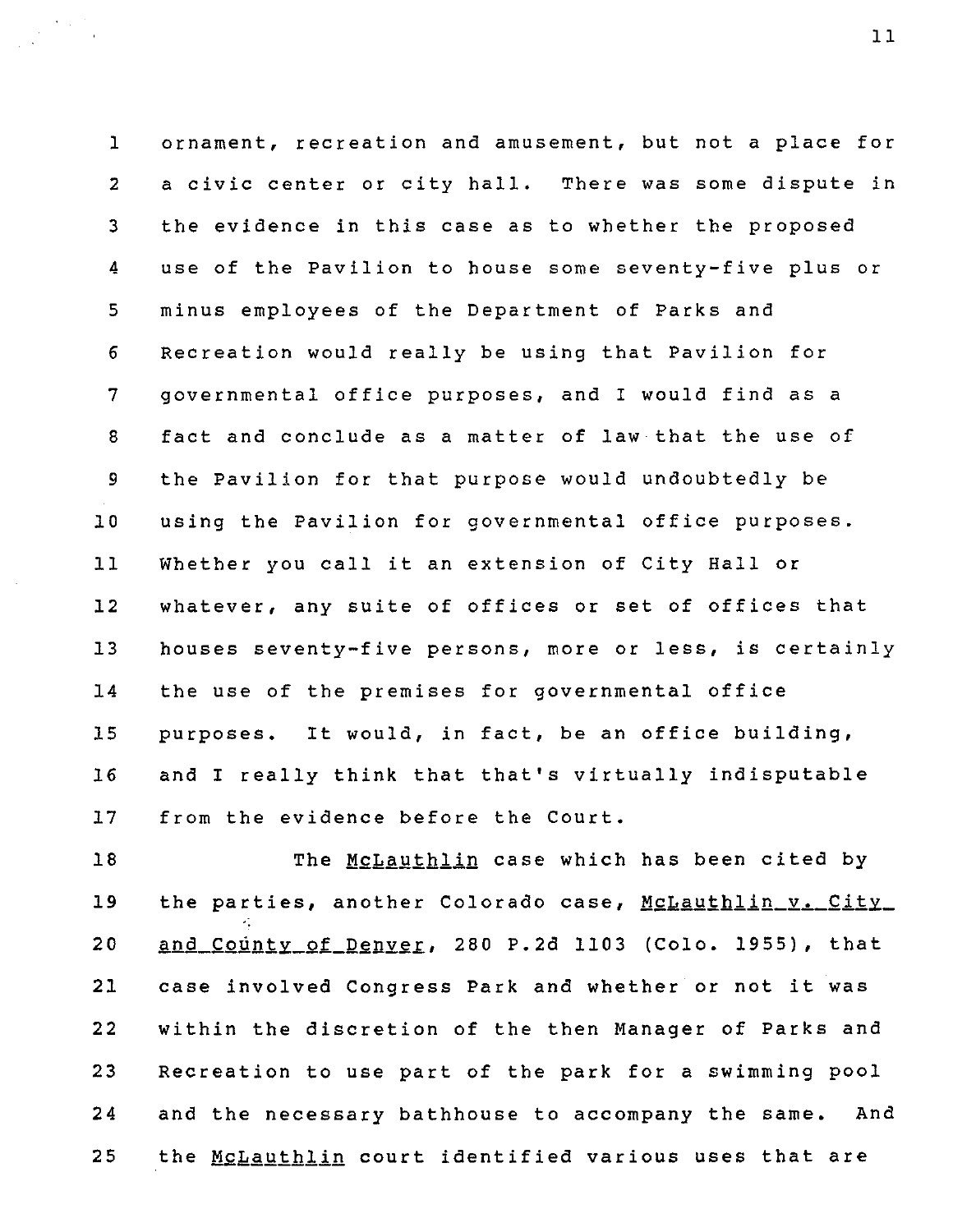1 consistent with park purposes and upheld the building 2 of a swimming pool and a bathhouse at Congress Park as 3 being consistent with proper park purposes. And it 4 goes without saying that amongst those proper park 5 purposes delineated by the McLauthlin court, a 6 governmental office building was not one of those 7 proper and legal uses.

8 Just one other comment. I'm satisfied that 9 under the Denver Charter, the management, control and 10 operation of the parks and recreational facilities 11 within the City and County of Denver are clearly vested 12 in the Manager of that Department, or in this instance, 13 the Co-Managers, but I don't believe that that grant of 14 authority vests the Manager with unfettered authority 15 or discretion to use city parks for any use that the 16 Manager determines. And that's been one of the 17 contentions in this case, that the Charter gives the 18 Manager exclusive management and control and operation 19 of the City Park and, therefore, the Manager can use 20 these parks for what the Manager sees fit. I don't 21 believe that. It has to be a legal use. If it's not a 22 legal use both under general law and under the Denver 23 Zoning Ordinances, then the Manager can't use it for 24 such a purpose. And I doubt that the Manager would 25 seriously question that.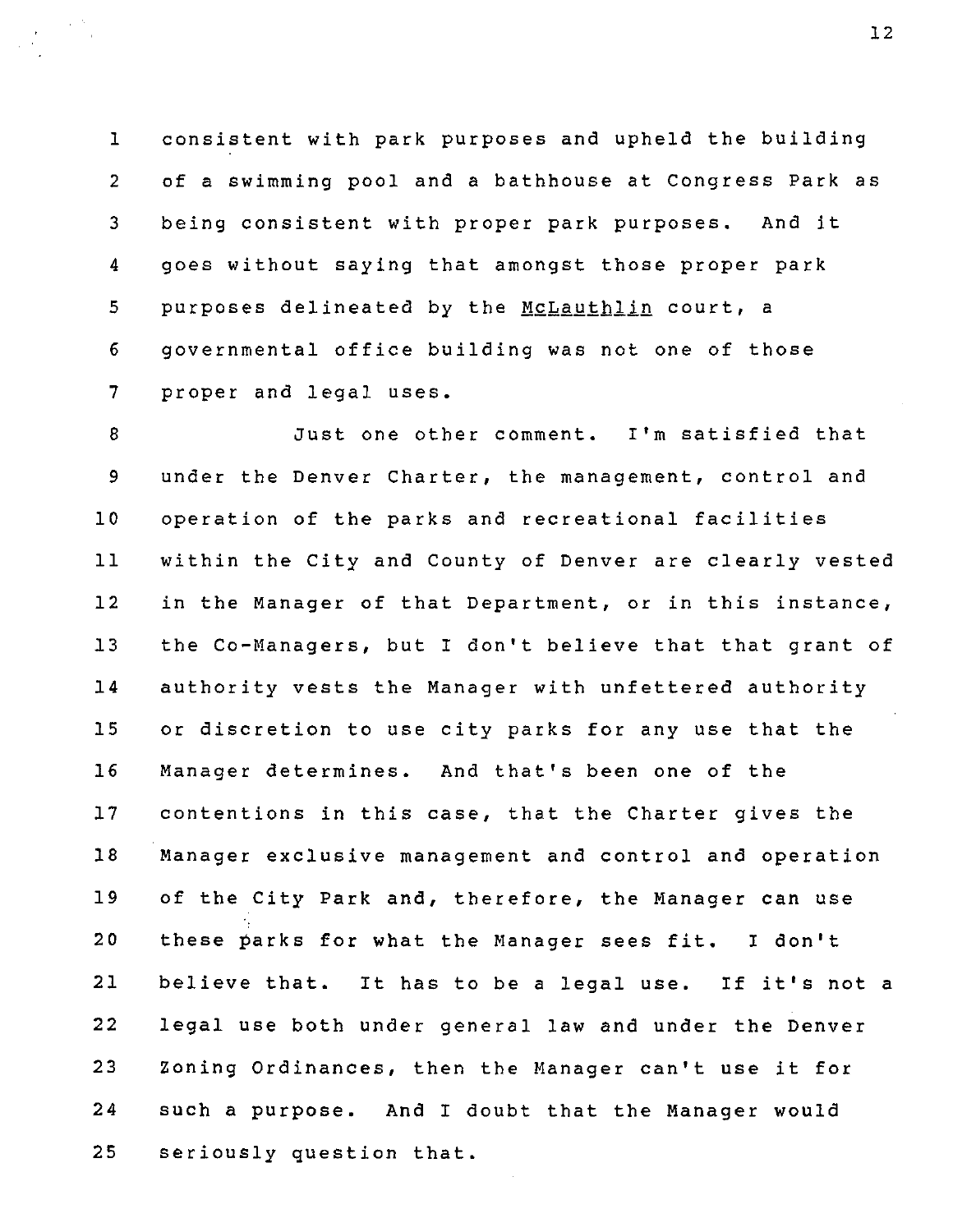1 For example, and probably a bad example/ but 2 the Manager couldn't put a hazardous waste plant in the 3 middle of City Park just because he's the Manager and 4 those facilities are under his exclusive management and 5 control. Under general law and under the City 6 ordinances, it has to be a legal use, and if it's a 7 legal use, such as was involved in the Congress Park 8 case, the McLauthlin case, then there is a presumption 9 that the decision of the Manager is correct and that 10 decision will not be set aside except for abuse of his 11 discretion. But that's not the situation that we have 12 in the case at bar. I'm satisfied that under the law, 13 the proposed use of the Pavilion at City Park for the 14 general administrative offices of the Department of 15 Parks and Recreation is an illegal use of that property 16 under the general law of this state involving dedicated 17 public parks.

18 Assuming, arguendo, that the proposed use of 19 the Pavilion for the administrative offices of the 20 Parks and Recreation Department is not illegal as being 21 in violation of the dedicated purposes of City Park, 22 then the next question is whether, under the Zoning 23 Ordinances of the City and County of Denver, such a use 24 can be made of the Pavilion. I think that question 25 must be answered in the negative as well. As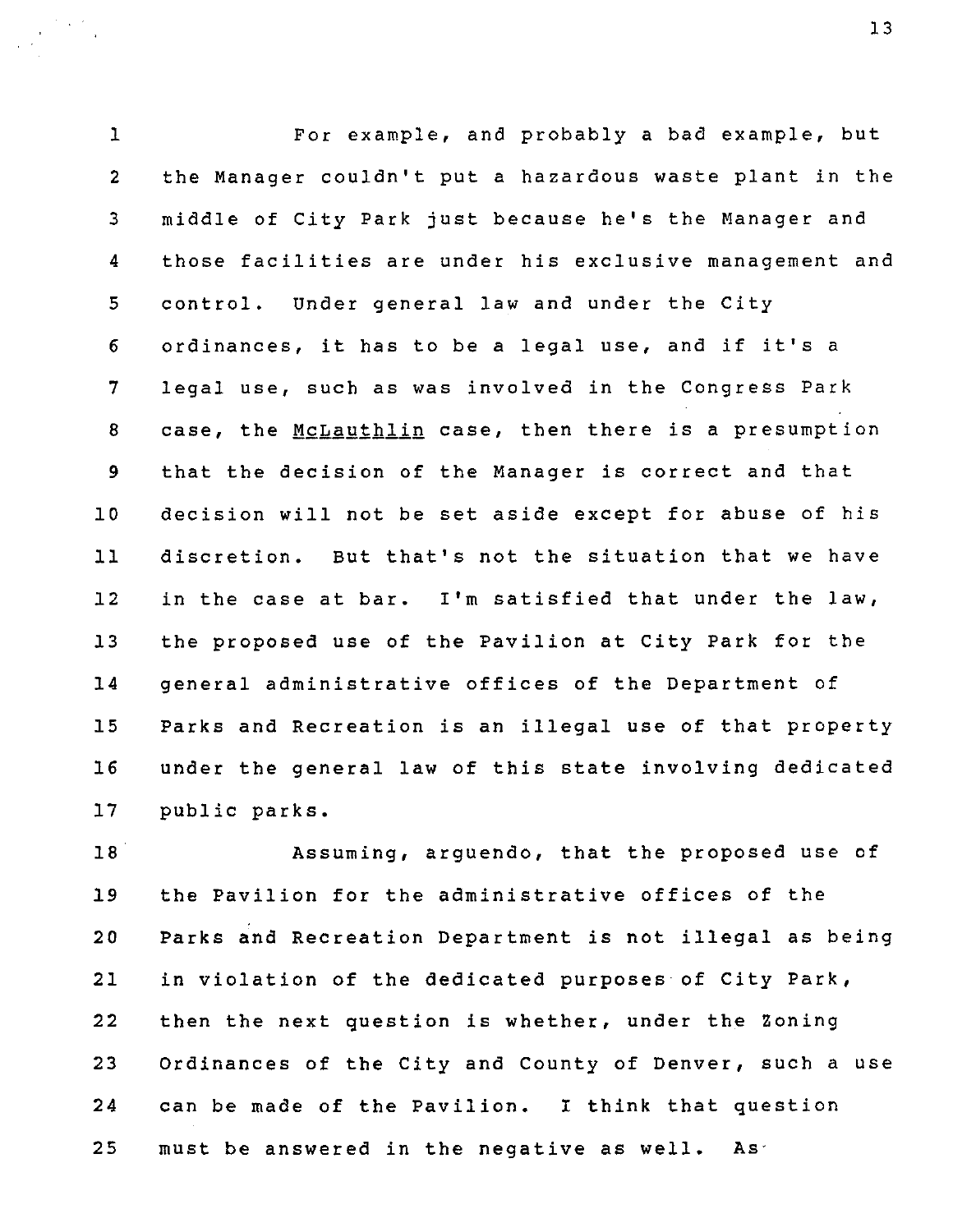1 previously noted, a City Park is zoned R-1 and a public 2 park is a designated use by right within an R-1 3 district. An office building is not a designated use 4 by right within an R-1 district.

5 And there's no doubt but that the Zoning 6 Ordinances of the City and County of Denver apply to 7 the public parks, and in particular to City Park. And 8 that property can only be used by the City in keeping 9 with the Zoning Ordinances. And within a particular 10 zoning district, only those uses which are uses by 11 right or those which are permitted as an accessory use 12 may be permitted. As I think previously noted in the 13 stipulated facts, but at any rate, the Denver Zoning 14 Code, section 59-132(l)m. defines a public park as a 15 parcel of land intended to promote recreational 16 activities by the general public. And City Park, 17 undoubtedly, falls within the definition of a public 18 park under Denver's Zoning Code.

19 The real question then, I think, insofar as 20 zoning laws are concerned, is whether the use of the 21 Pavilion as proposed would be an accessory use to City 22 Park. Under the accessory use provision of the City 23 Zoning Ordinance, an accessory use is a use that is 24 "Incidental only to a use by right," that is to say, 25 "any use which complies with all of the following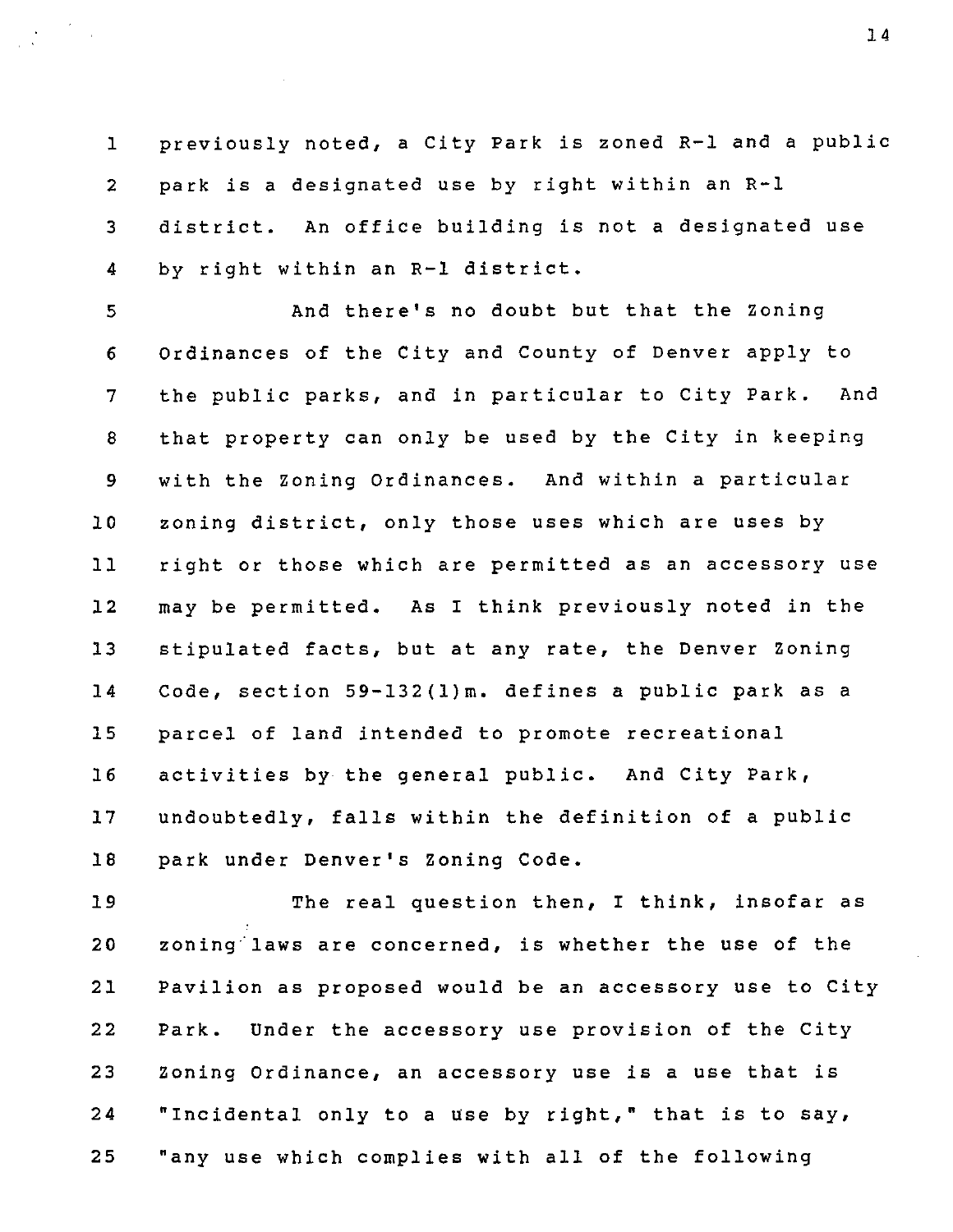1 conditions," one of which in subsection a., "Is clearly 2 incidental and customary to and commonly associated 3 with the operation of the use by right." In the case 4 of East Side Baptist Church v. Klein, which is cited in 5 the briefs and which involved Denver property, the 6 court held that whether an accessory use is clearly 7 incidental to a use by right is a question of fact. 8 And they further held in that case that to be clearly 9 incidental, the accessory use must be clearly 10 subordinate to the primary use by right.

11 And in the case at bar, I find, as the fact 12 finder, that an administrative office building housing 13 some seventy-five plus or minus employees of the Parks 14 and Recreation Department is not a clearly subordinate 15 use to the primary use of the property in question as a 16 public park. The housing of that many people. Parks 17 and Recreation Department personnel, whose duties in 18 major part would have nothing to do with the management 19 and control and operation of City Park, I find, is not 20 a use that would be clearly subordinate to City Park as 21 such. I think what the ordinance contemplates and what 22 the court in the **East Side Baptist Church** case was 23 saying is that to be a subordinate use or a use that's 24 commonly associated with the use by right, it must be a 25 use that has to do with the normal day-to-day operation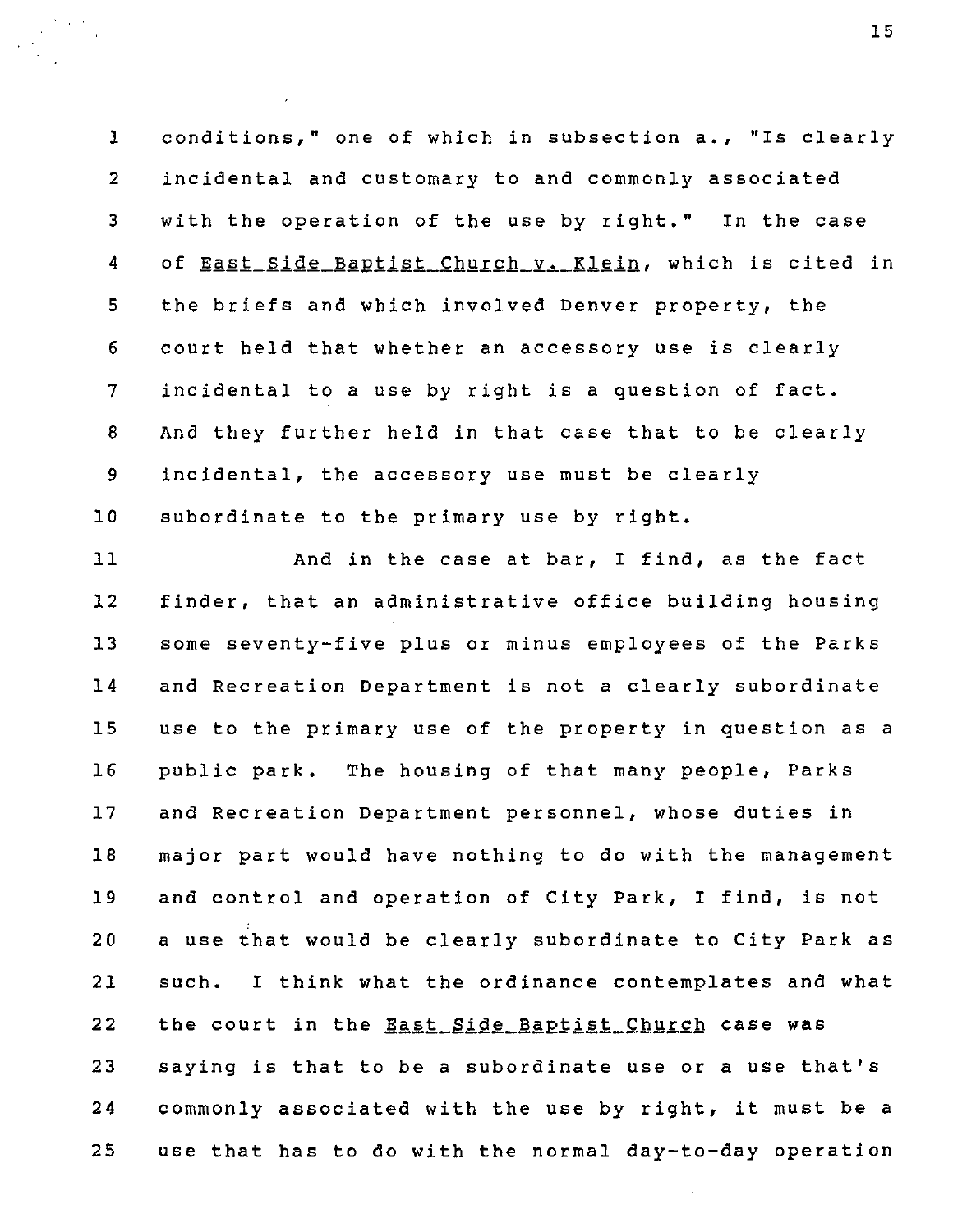1 of the primary use, in this instance, City Park.

2 Undoubtedly, the use of the Pavilion as the 3 administrative office headquarters for the Department 4 of Parks and Recreation for the conduct of that 5 Department's general day-to-day business would be 6 incidental to the operations of that Department, but I 7 don't think it can be said to be incidental to the use 8 of City Park for public park purposes. So I find and 9 conclude that the proposed use would not be clearly 10 incidental to the primary use of City Park for park 11 purposes.

12 I further find and conclude that the use of 13 City Park for the headquarters office building of the 14 Department of Parks and Recreation cannot be said to be 15 a customary park use. The fact of the matter is that 16 this is the first instance -- at least I think the 17 evidence supports that finding and conclusion, this is 18 the first instance ever that a park such as City Park 19 has been proposed to be used for governmental office 20 purposes as a headquarters office. So it can't be said 21 that this is a common use of City Park facilities owned 22 by Denver.

23 The fact that public parks in other 24 communities in Colorado and in other states throughout 25 the United States may be used to house the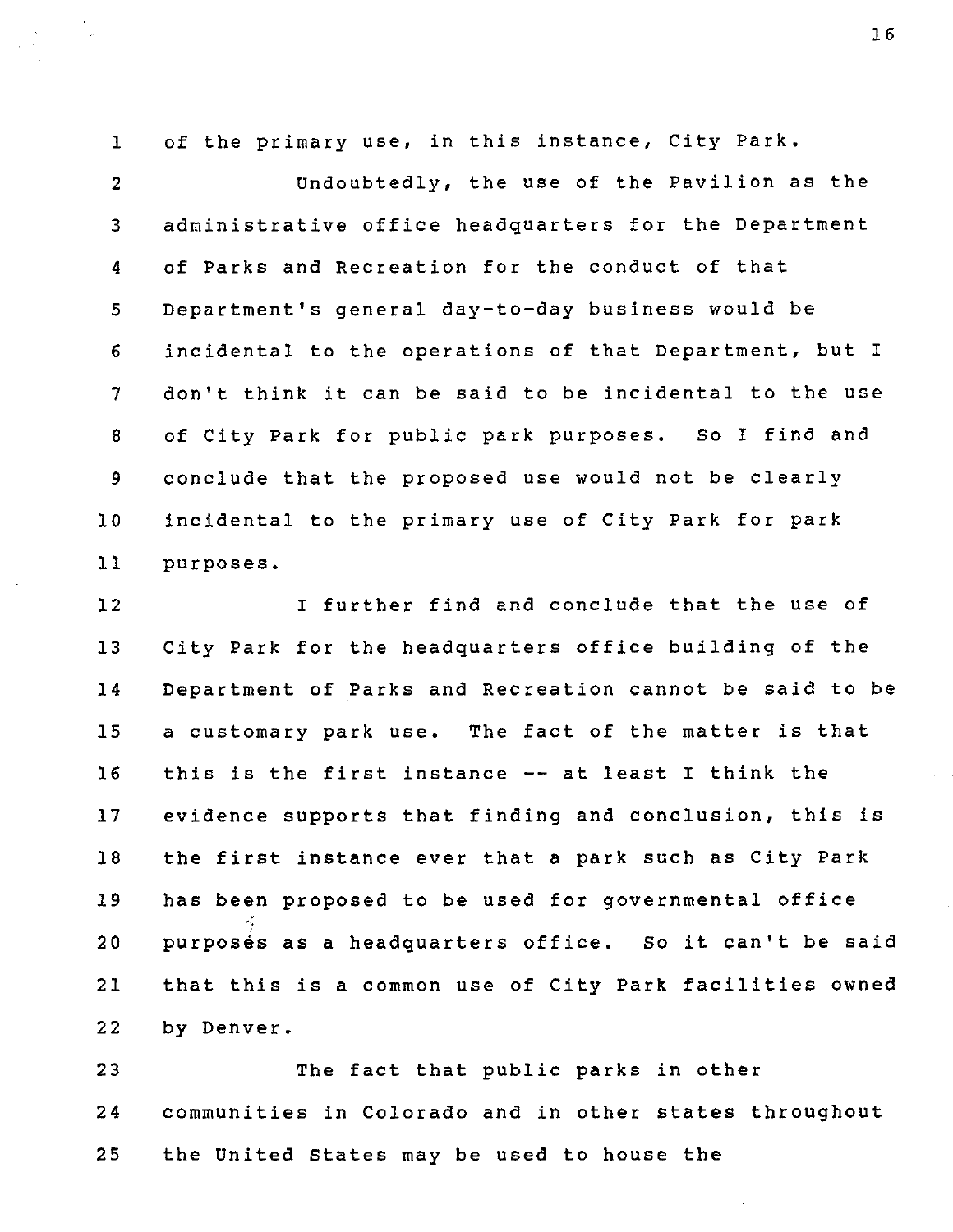1 administrative offices of the respective parks 2 departments, I think, has no real bearing on the 3 question whether City Park can be used for such 4 purposes. We don't know what the general law in those 5 other states is. We don't know whether those parks 6 were all dedicated parks. We don't know what the 7 zoning laws or ordinances in those various states and 8 communities are. So I really don't place much 9 significance on the fact that in Illinois, for example, 10 at some public park, the parks department housed its 11 administrative offices therein. That has nothing to do 12 with this case. For example, the Rocky Mountain 13 National Park, I think it's probably common knowledge 14 that there are park headquarters in Rocky Mountain 15 National Park, but I don't think we can compare Rocky 16 Mountain National Park to Denver's City Park.

17 Incidentally, Denver's City Park was referred 18 to by Mr. Lewis, the witness Harry Lewis, as a crown 19 jewel of Denver's park system, and I think he's right. 20 And I think even Mr. Etter, I forgot his exact 21 terminology, but Mr. Etter's testimony was to the same 22 effect, that this is a real jewel of a park, and I 23 think it should be kept as such. So I would conclude 24 that the proposed use would not be a customary use of 25 City Park property. And the other prong of the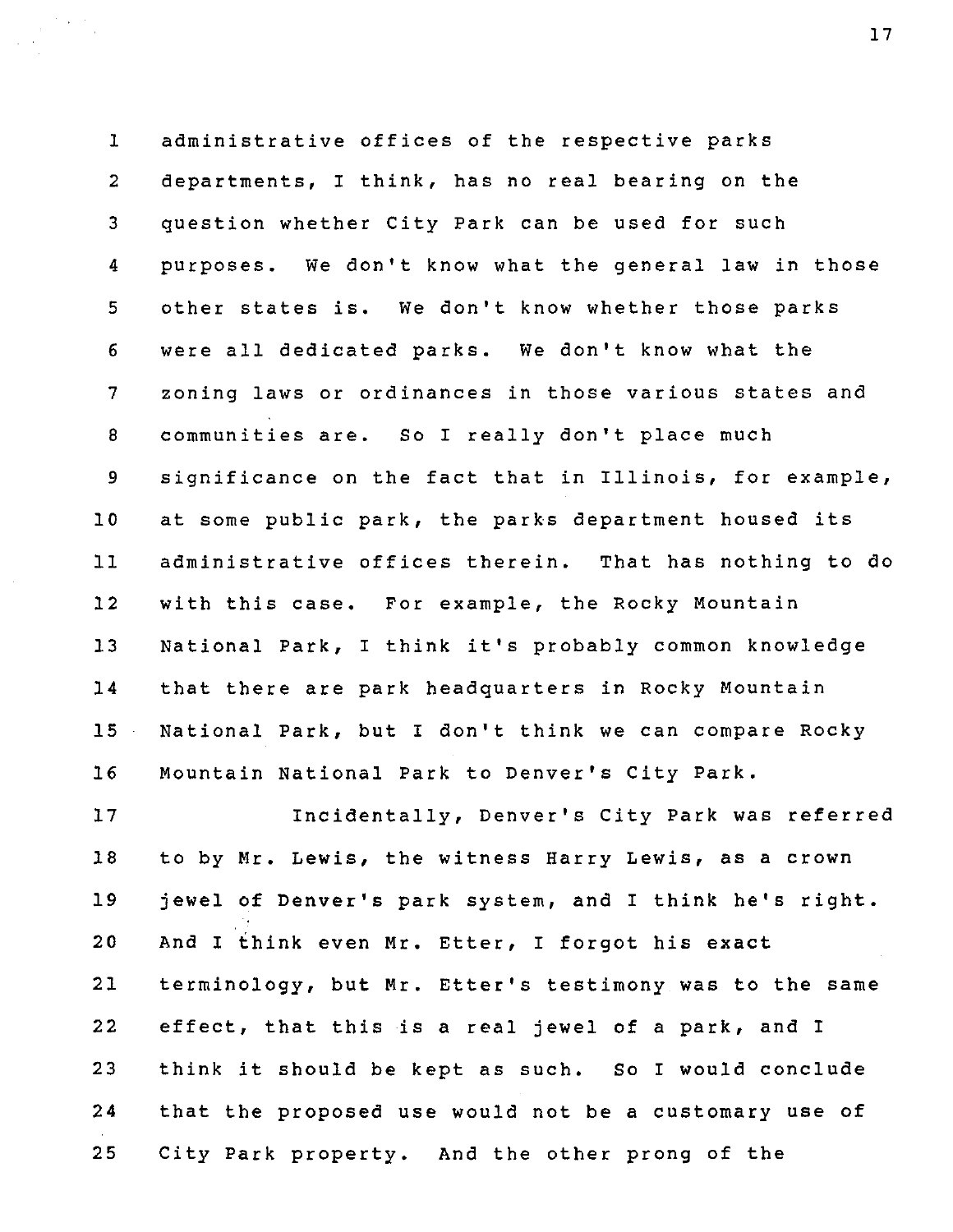1 accessory use ordinance requires that it be commonly 2 associated with the operation of the use by right, and 3 I don't think that the proposed administrative offices 4 would be or could be said to be commonly associated 5 with a public park use.

6 As the court stated in the City of Sheridan 7 **v. Keen case, which is reported at 524 P.2d 1390 (Colo.** 8 App. 1974), an accessory or incidental use has been 9 defined as a use customarily incident to the principal 10 use and so necessary or commonly to be expected in 11 conjunction therewith that it cannot be supposed the 12 ordinance was intended to prevent it. I think, as has 13 previously been noted, the proposed use of the Pavilion 14 for administrative office purposes is not a use that is 15 customarily incident to the principal use of City Park 16 for public park purposes, and I don't think it can be 17 said to be a commonly expected use in conjunction with 18 City Park's use as a public park.

19 The proposed use of the Pavilion for the 20 administrative offices of the Parks and Recreation 21 Department is not a use that is either necessary to the 22 operation of City Park or one that is commonly expected 23 to be found in conjunction with a public park such as 24 City Park. So the Court concludes, insofar as the 25 Zoning Ordinance and accessory use provision, that the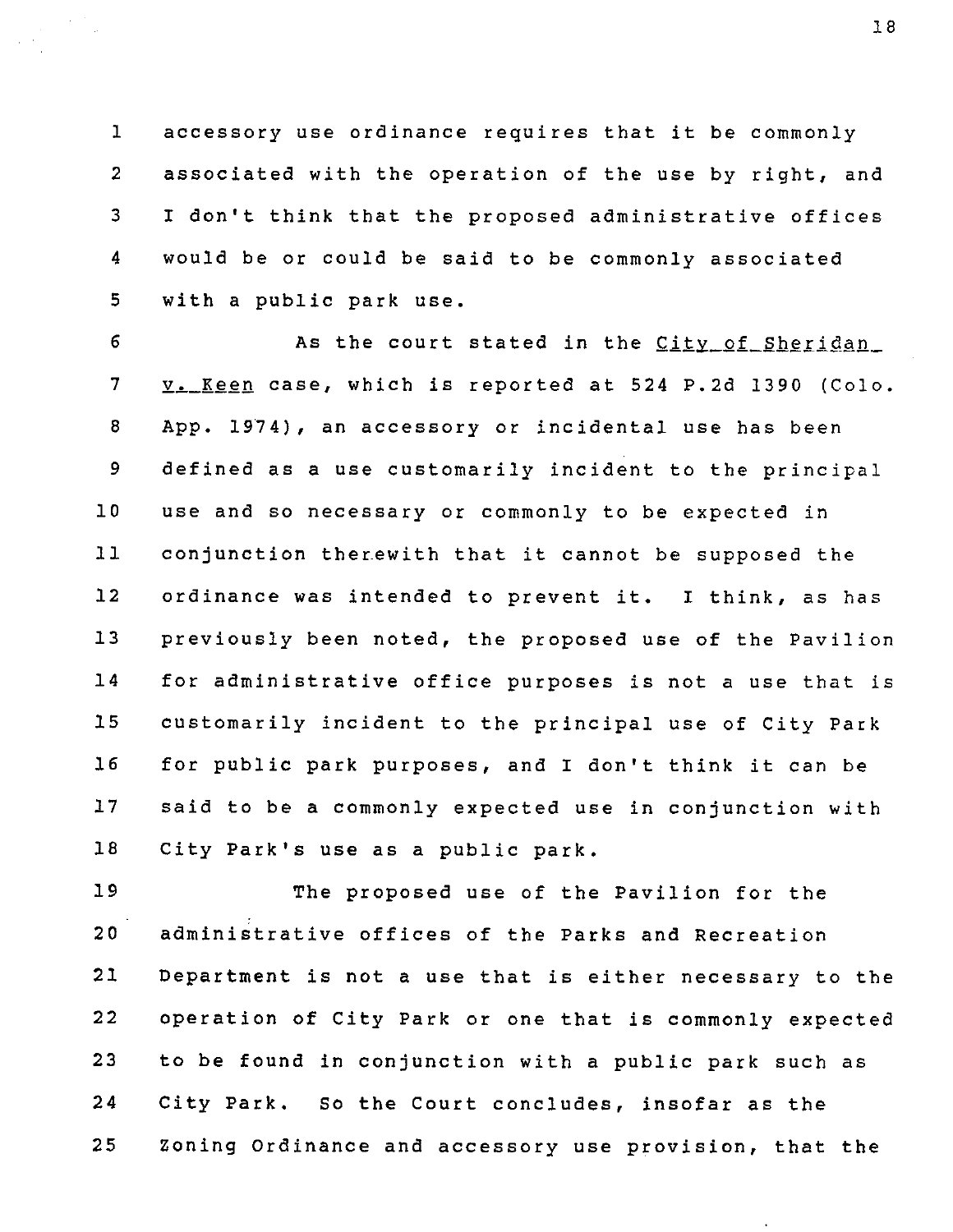1 proposed use of the Pavilion at City Park for the 2 administrative offices and headquarters for the Parks 3 and Recreation Department would not be a permissible 4 accessory use to the park itself pursuant to the 5 applicable Zoning Ordinances of the City and County of 6 Denver.

7 The Court would further conclude that, as 8 stated in the McLauthlin case, the Charter does vest 9 the Manager of the Parks and Recreation Department with 10 sole management and control over the city parks, and so 11 long as the Manager exercises that discretion fairly, 12 reasonably and legally, the Court will not substitute 13 its opinion for that of the Manager in deciding the 14 various uses to which a park may be put. But where, as 15 here, the Manager seeks to use a public park for a 16 purpose in violation of the dedication of that park, 17 then the Manager has abused his or her discretion and 18 the Court will intervene. And the Court concludes that 19 the use of the Pavilion for administrative office 20 purposes is not a park purpose for which City Park was 21 dedicated and is therefore illegal. And as I've 22 previously indicated, I also conclude that the Pavilion 23 cannot legally be used for administrative office 24 purposes as an accessory to City Park for the reasons 25 heretofore stated.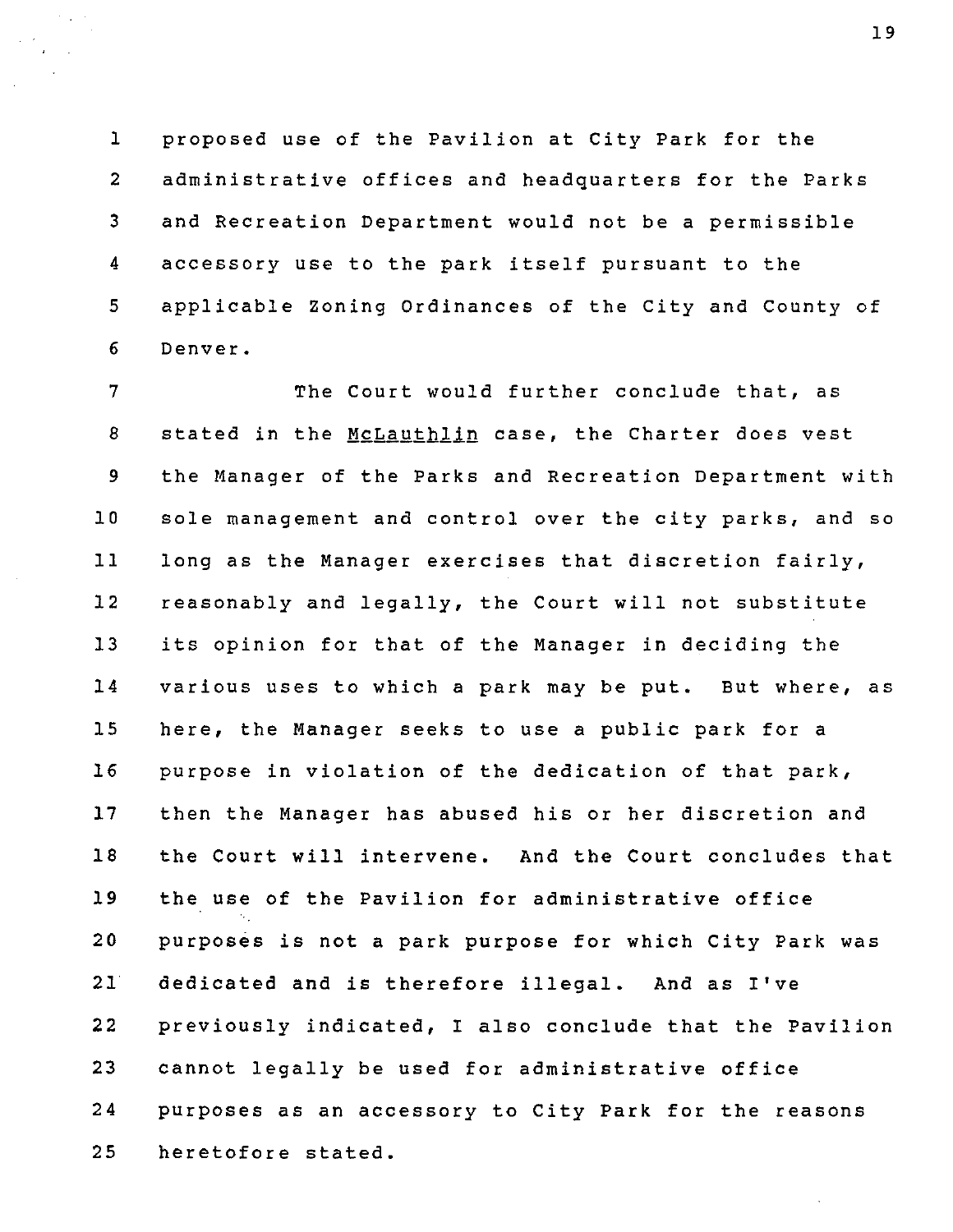1 The Court further concludes that the Defendant 2 Dorothy Nepa, in her capacity as Zoning Administrator, 3 does have jurisdiction to enforce the Zoning Ordinances 4 with regard to the public parks owned by the City and 5 County of Denver, and particularly with respect to the 6 enforcement of Denver's R-1 Zoning Ordinance with 7 regard to the uses to which the Pavilion in City Park 8 may be put. I would further find and conclude that the 9 bond issue of last fall has no real bearing on the 10 issues before the Court. The electorate can't change 11 the Zoning Ordinances by voting on a bond issue, and it 12 can't undo the dedication of City Park as a public park 13 by virtue of a city bond election. So I really don't 14 believe that the bond issue has any bearing on this 15 case at all.

16 So in conclusion, I would simply state that 17 the issue here is not the propriety or the desirability 18 of using the Pavilion for the purposes sought to be 19 used by the Co-Managers of the Department of Parks and 20 Recreation. Let me say that the Co-Managers, Don and 21 Carolyn Etter, are to be commended for their efforts 22 with respect to the parks of the City and County of 23 Denver and their management thereof. And I would also 24 commend Mr. Harry Lewis, who testified in this case. 25 Their efforts to do something constructive with the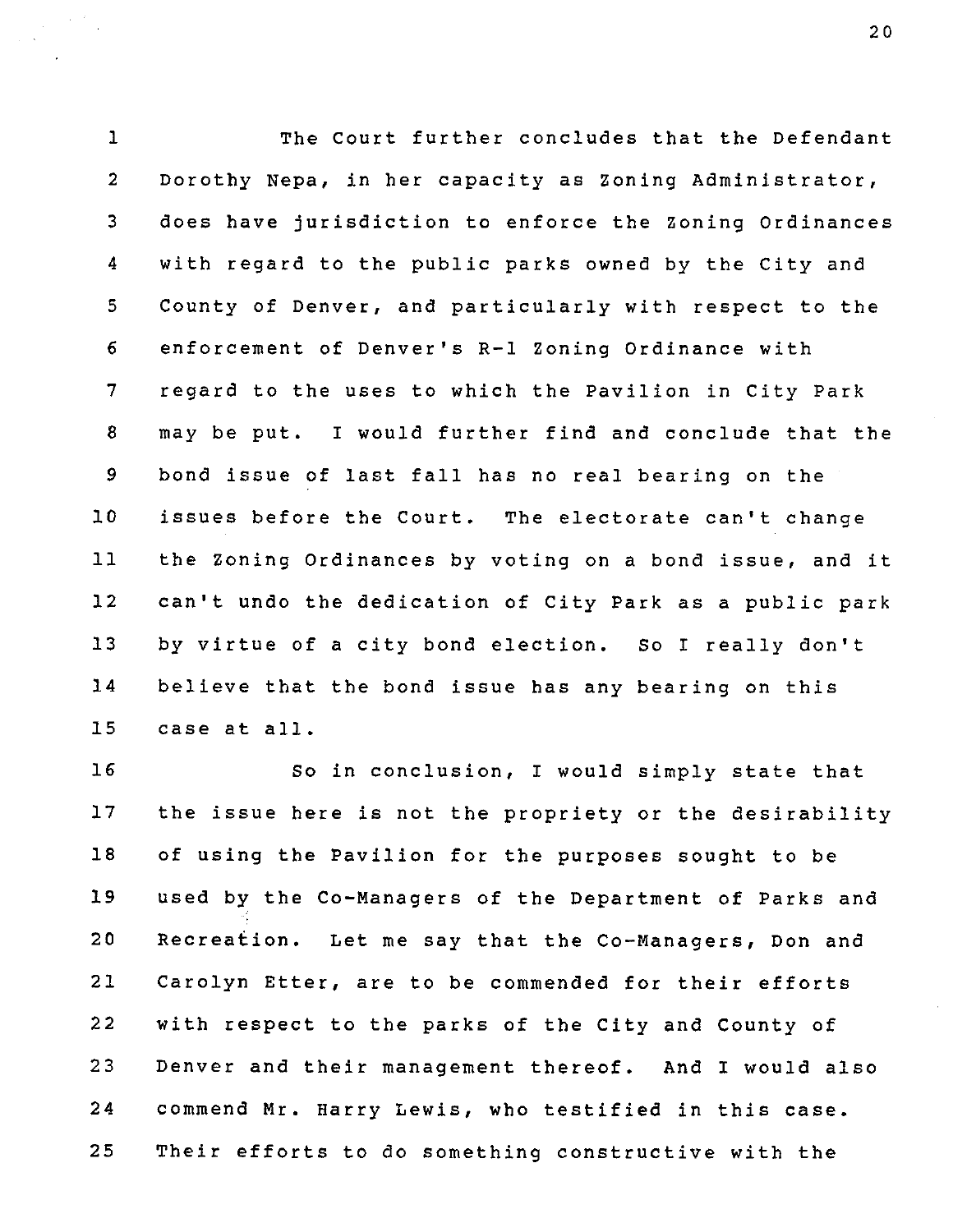1 Pavilion of City Park is to be commended, and it's a 2 laudable effort, but I find and conclude that what they 3 want to do with it is simply illegal not only under the 4 general law, but contrary to the City's Zoning 5 Ordinances.

6 There must be many uses that the Pavilion 7 could legally be used for that should be considered and 8 explored. The Congress Park case lists many uses that 9 are clearly legal, swimming pools -- I don't think the 10 Congress Park case mentions a skating rink -- but the 11 Court can think of various uses that would comport with 12 the dedicated use of the crown jewel City Park as a 13 public park, and I'm satisfied to use it for office 14 purposes is not.

15 A pavilion, incidentally, has been defined --16 I'll just mention this in closing, this is by 17 definition in the World\_Book\_Encyclopedia\_Dictionary, a 18 pavilion is defined as follows: "A light building, 19 usually one somewhat open used for shelter, pleasure, 20 et cetera, in other words, a dance pavilion." If the 21 Pavilion were converted to general offices for the 22 Parks and Recreation Department, it would clearly not 23 any longer be a pavilion, at least by definition. 24 Pursuant to the foregoing findings of fact 25 and conclusions of law, the Court orders, adjudges.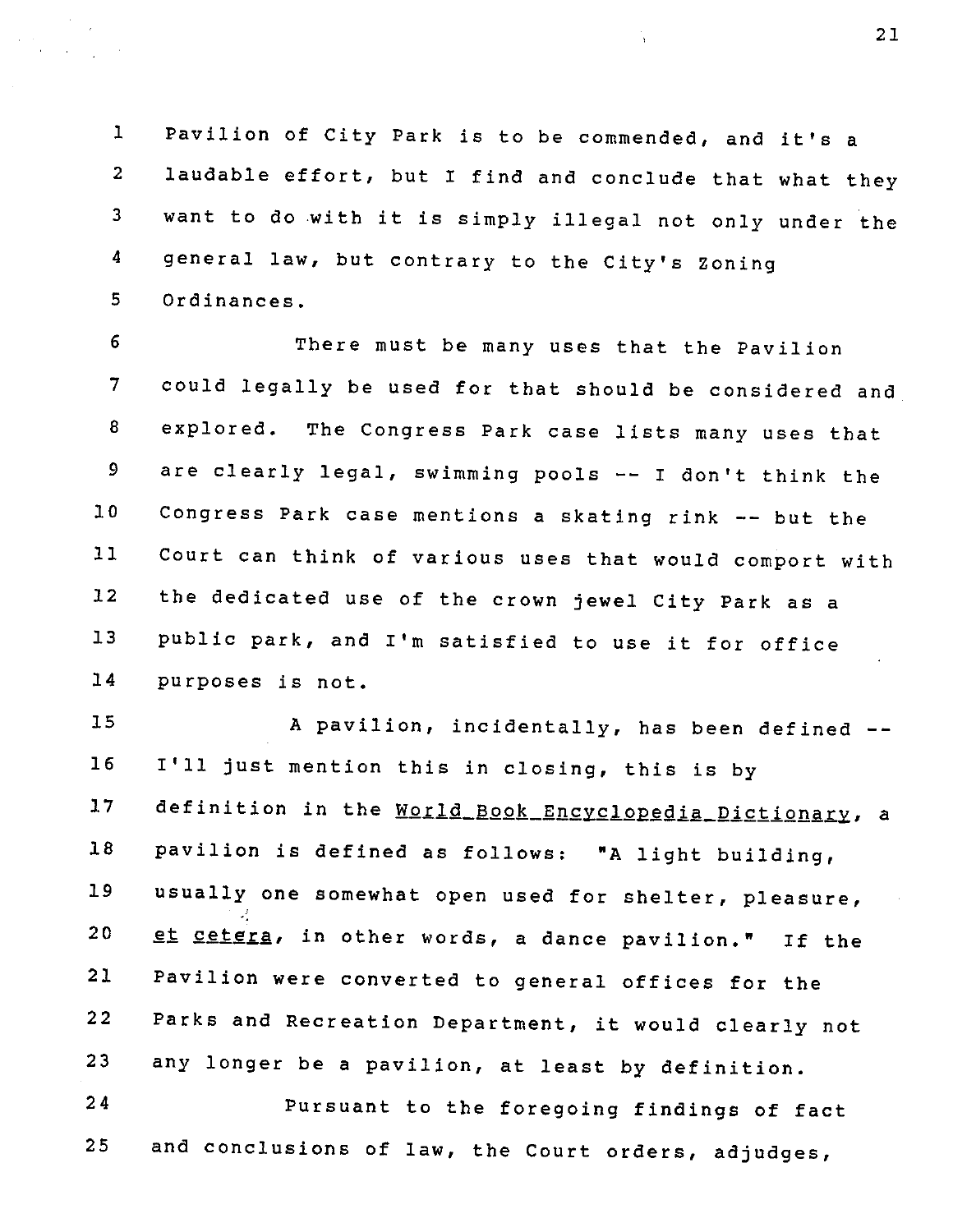1 decrees and declares that the appropriate use of the 2 Pavilion at City Park as a headquarters administrative 3 office building for the Defendant Parks and Recreation 4 Department of the City and County of Denver would be an 5 illegal use of the City Park land, which land was 6 acquired by Denver in 1882 for public park purposes and 7 so dedicated to such use by the City Council at that 8 time and by the continued uninterrupted use of the land 9 as a public park since its acquisition in 1882.

10 The Court further orders, adjudges, decrees 11 and declares that the proposed use of the Pavilion at 12 City Park as a headquarters administrative office 13 building for the Parks and Recreation Department would 14 not be a proper and legal accessory use pursuant to the 15 Zoning Ordinances of the City and County of Denver. 16 The Court further orders, adjudges, decrees and 17 declares that the Zoning Administrator of the City and 18 County of Denver does have jurisdiction to enforce the 19 Zoning Ordinances in the public parks in the City and 20 County of Denver, and in particular City Park.

21 It's further ordered, adjudged and decreed by 22 the Court that a permanent injunction be and the same 23 is hereby entered enjoining and restraining the 24 Defendants, their officers, agents, servants and 25 employees and all persons in active concert or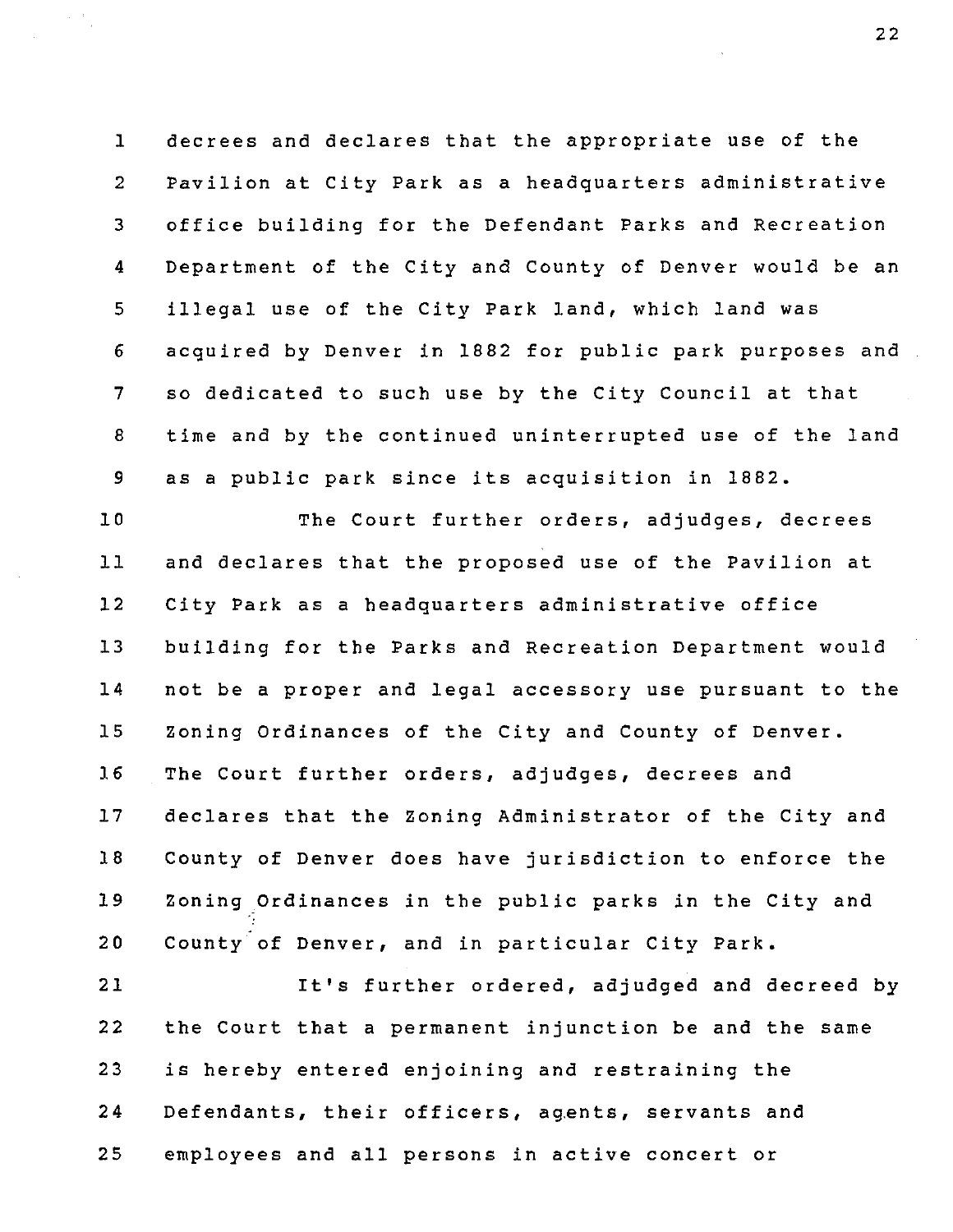1 participation with them, who receive actual notice of 2 this order, from using or attempting to use the 3 Pavilion at City Park or any other portion of City Park 4 as the headquarters administration offices for the 5 Parks and Recreation Department of the City and County 6 of Denver. 7 Anything else, Mr. Garnsey? 8 MR. GARNSEY: Nothing else, Your Honor. 9 Thank you. 10 THE COURT: Anything else, Mr. Stoffel? 11 MR. STOFFEL: Nothing else. Your Honor. 12 THE COURT: Either of you want to prepare a 13 written order? Would you like a written order, Mr. 14 Stoffel -- I mean, Mr. Garnsey? 15 MR. GARNSEY: I'd be happy to prepare a 16 written order to submit to the Court. 17 THE COURT: I think at least under Rule 65, 18 injunctions have to be, I believe, in writing. If you 19 want me to check that, I will. 20 •' MR. GARNSEY: We're happy to do that. We'll 21 do so as soon as possible and submit a copy to Mr. 22 Stoffel for his review before we submit it to the 23 Court. 24 THE COURT: I think it would be fair to say 25 that Rule 65 doesn't expressly require injunctions to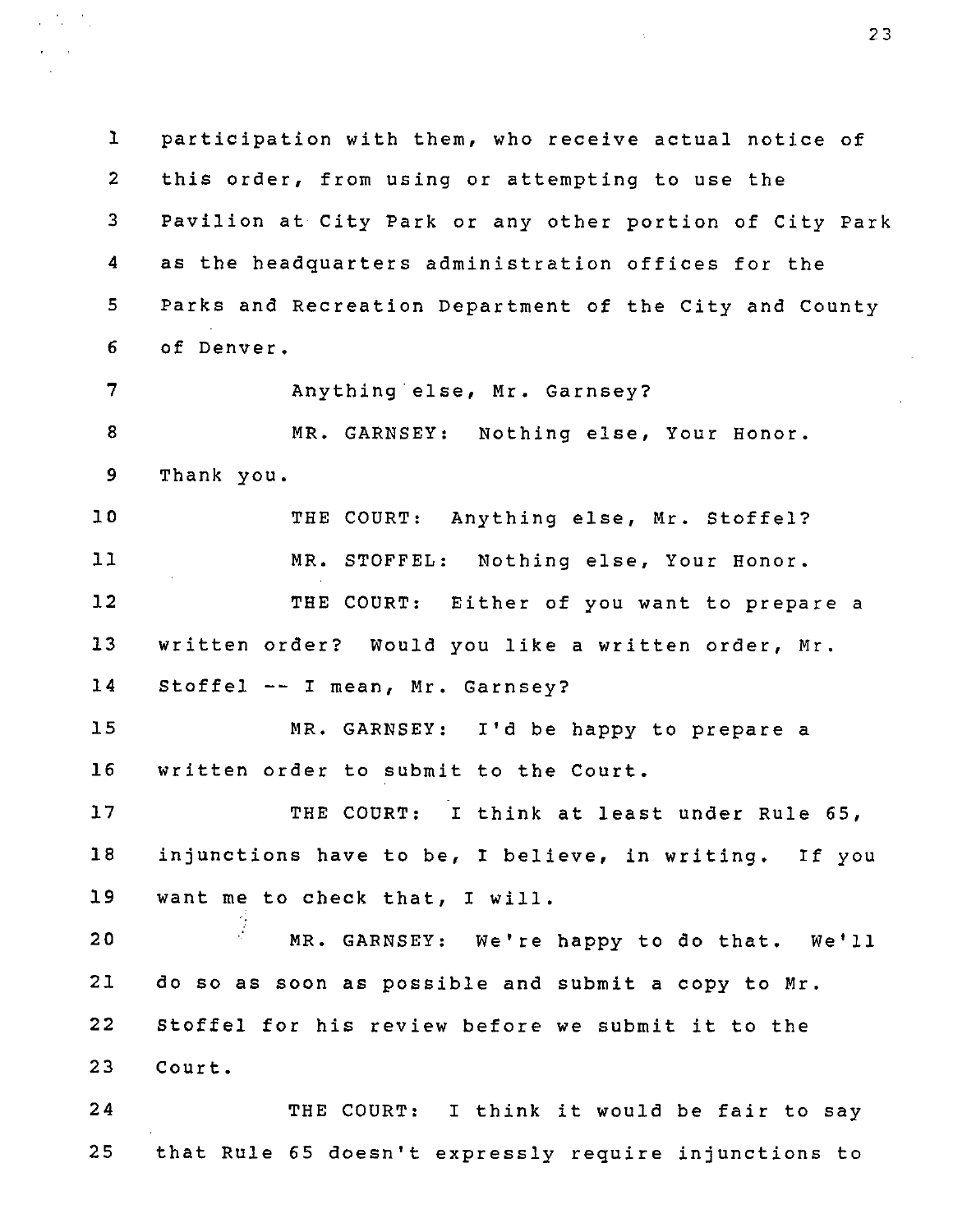1 be in writing. I think by implication, it does. So 2 will you prepare an order in conformance with the 3 Court's bench ruling and tender to Mr. Stoffel for his 4 approval as to form and tender to me for my signature? 5 MR. GARNSEY: Yes, Your Honor. 6 THE COURT: How much time do you want? 7 MR. GARNSEY: We can have that to you 8 tomorrow morning. 9 THE COURT: How about ten days then? 10 MR. GARNSEY: Ten days would be fine. 11 THE COURT: And the order will, of course, be 12 effective upon signature by the Court. Let me commend 13 counsel for a case well presented. It's been an 14 interesting case. And Mr. Etter and Mrs. Etter, I want 15 you to not take my ruling personally. This is the way 16 I think the law is. And as I've said, I commend both 17 of you. You're doing an excellent job as Co-Managers 18 of the Department, and maybe some other use can be 19 found for the Pavilion. 20 ' MR. ETTER: Thank you. Your Honor. 21 THE COURT: If there's nothing else, the 22 Court will be in recess. 23 (Whereupon, at 10:20 a.m., the trial was 24 concluded.)

25

24

Ì,